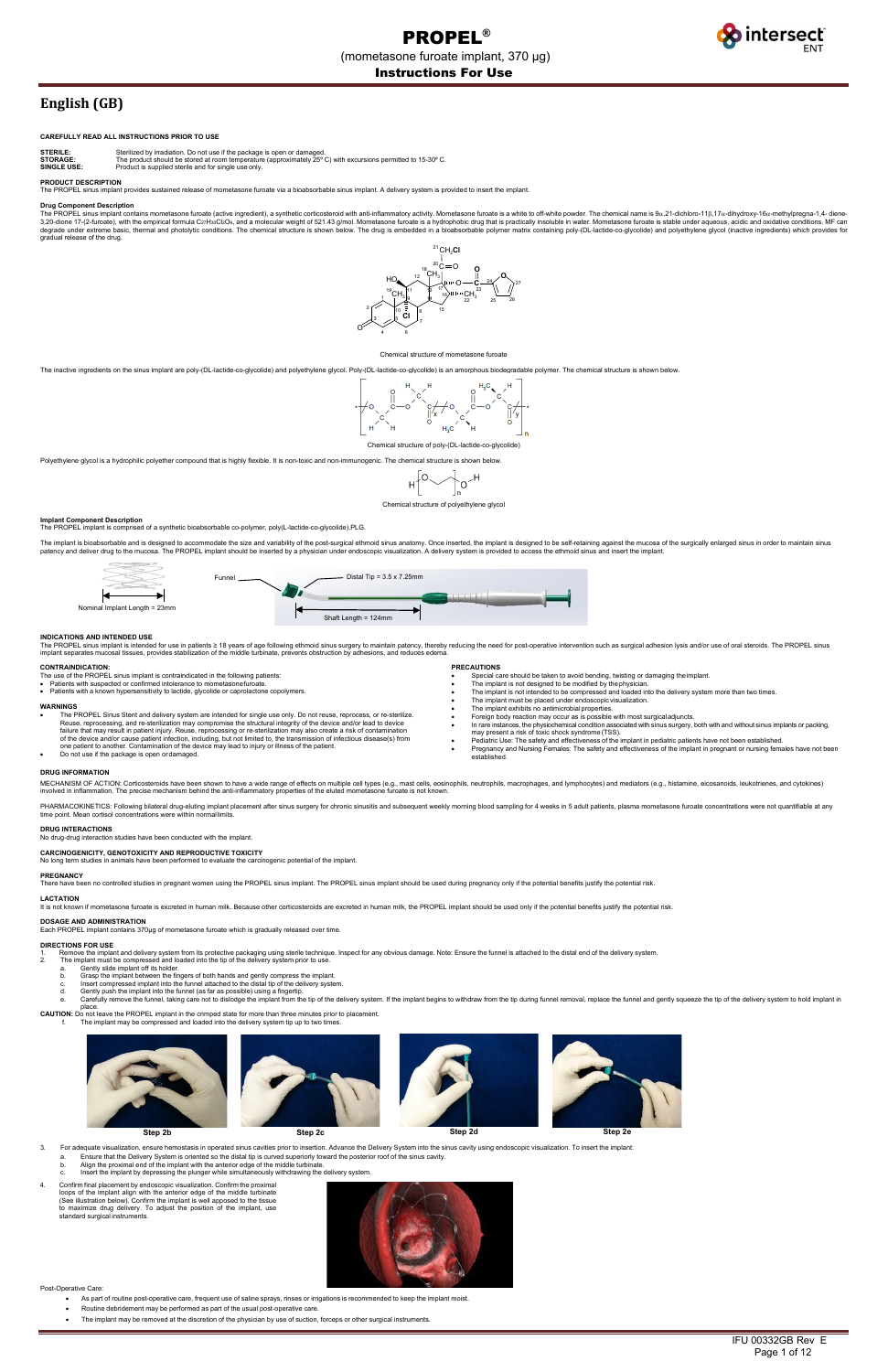

IFU 00332GB Rev E Page 2 of 12

# Instructions For Use

#### **CLINICAL TRIALS**

The efficacy and safety of the PROPEL implant, when used in adult patients with chronic sinusitis undergoing functional endoscopic sinus surgery (FESS), have been studied in three prospective clinical trials conducted in t cases, a new implant was used successfully.

The ADVANCE II study was a prospective randomized, double-blind, concurrently conturently controlled study that enrolled 105 patients at 11 study centers. The study utilized an intra-patient control design to assess the sa done by clinical investigators at the studycenters.

The primary safety endpoint was ocular safety defined as absence of clinically significant sustained elevation (≥10 mm Hg) in intraocular pressure through Day 90. Ocular examinations also included assessment of changes in

The PROPEL implant delivery success rate was 100%. The primary efficacy endpoint was met demonstrating a statistically significant reduction in the need for post-operative interventions at day 30 (p=0.0280). There were no pressure and no clinically significant changes from baseline in lens opacities

> Significant Adhesions 8 (7.7%) / 0.0386<br>
> A significant rise in intraocular pressure was not reported in the study.<br>
> A significant rise in intraocular pressure was not reported in the study.<br>
> A significant rise in intraocul Evaluable subjects were those with gradable sinuses on both sides.

\*\*Intraocular pressure<br>\*\*\*Exact 2-sided confidence intervals are calculated by the method of Clopper and Pearson.<br>§<u>Ry independent papel at Dav 30</u>

\*By on site clinical investigators at Day 30<br>ªMcNemar's test was employed to obtain the 2-sided p-value at alpha level of 0.05 for all efficacy endpoints; an exact version was used for endpoints with <20 discordant pairs test was employed to obtain the 1-sided pvalue at alpha level of 0.025 for the primary safety endpoint.

|                                               |            | Treatment  | Control    | Difference / p-value <sup>a</sup><br>$(CtrI - Tx)$ |
|-----------------------------------------------|------------|------------|------------|----------------------------------------------------|
| Number of patients in ITT population          |            | 105        | 105        |                                                    |
| <b>PRIMARY EFFICACY RESULTS<sup>§</sup></b>   | Evaluable* | N(%)       | N(% )      |                                                    |
| Post-Operative Intervention                   | 96         | 32 (33.3%) | 45 (46.9%) | 13 (13.5%) / 0.0280                                |
| <b>SECONDARY EFFICACY RESULTS<sup>§</sup></b> | Evaluable* | N(% )      | N(% )      |                                                    |
| Frank Polyposis (Grades 2 and 3) <sup>§</sup> | 85         | 16 (18.8%) | 29 (34.1%) | 13 (15.3%) / 0.0023                                |
| SECONDARY EFFICACY RESULTS <sup>#</sup>       | Evaluable* | N(% )      | N(% )      |                                                    |
| Frank Polyposis (Grades 2 and 3)              | 104        | $4(3.8\%)$ | 8(7.7%)    | 4 (3.9%) / 0.3437                                  |
| Middle Turbinate Lateralization               | 105        | $2(1.9\%)$ | 7(6.7%)    | $5(4.8\%)/0.1250$                                  |
| <b>Significant Adhesions</b>                  | 104        | $5(4.8\%)$ | 13 (12.5%) | 8 (7.7%) / 0.0386                                  |

The ADVANCE study was a single-cohort, open-label trial that enrolled 50 patients with either unilateral or bilateral ethmoid sinus disease at 7 study centers. Follow-up assessments included endoscopic examination and scor changes reflect improvements in patient symptoms attributable to sinus surgery with implant placement. The incremental contribution of the implants to these improvements was not studied.

The CONSENSUS II pilot study was a randomized, double-blind, concurrently controlled feasibility trial that enrolled 50 patients at 4 study centers. A total of 43 patients received the 23 mm PROPEL sinus implant and 7 pati patients (n=5) received bilateral drug-eluting implants to assess systemic safety (described in Drug Information section). The implant delivery success rate was 100%. The drug-eluting implant provided a statistically sign

By independent panel at Day 30

hypersensitivity reaction • intranasal bleeding

Intersect ENT, Inc. has exercised reasonable care in the manufacture of this product. Intersect ENT, Inc. excludes all warranties, whether expressed or implied, by operation of law or otherwise, including but not limited t responsibility in connection with this product.

#### **ADVERSE EVENTS** OBSERVED ADVERSE EVENTS

In three prospective clinical trials conducted in the United States and including 205 patients, a total of 400 sinus implants were studied. Of these<br>400 implants, 250 were drug-eluting (243 were the 23 mm PROPEL™ sinus im available only in the pilot trial). The overall incidence rate of product-related adverse events on a by-patient count was 1.5%: three patients had<br>product related adverse events. One event was a headache with nasal burnin

Adverse events (regardless of relationship to implant) reported in ≥2% of patients across all three trials are displayed in the table to right.

| <b>Adverse Events From All Three Clinical Trials</b><br>$(n=205)$ |                                         |  |  |
|-------------------------------------------------------------------|-----------------------------------------|--|--|
| <b>Adverse Event Type</b>                                         | <b>Percent of Patients</b><br>Reporting |  |  |
| <b>Sinusitis</b>                                                  | 32.2                                    |  |  |
| Headache                                                          | 5.4                                     |  |  |
| Epistaxis                                                         | 2.0                                     |  |  |
| <b>Bronchitis</b>                                                 | 2.0                                     |  |  |
| Note: Events were tabulated through day 60 in the feasibility     |                                         |  |  |

ADVANCE trial, and through day 90 in the Inai and ADVAN<br>ADVANCE II trial.

## POTENTIAL ADVERSE EVENTS

- potentially associated with use of the PROPEL implant are: Premature displacement of implant or implantfragments
- Swallowing implant or implant fragments
- Pain/pressure/headache may result from the adherence of crusting to, or presence of
- the implant. • Aspiration of small implant fragments (not observed in clinicaltrials) • Foreign body response, including formation of granulation tissue
- 

Risks associated with the use of the PROPEL sinus implant are anticipated to be similar to those experienced by patients who undergo placement of sinus implants or packing. The risks Potential risks or side effects associated with intranasal mometasone furoate include: • nasal irritation

- localized infection (bacterial, fungal or viral) in the nose orpharynx
- nasal burning
- nasal dryness
- susceptibility to secondary infections due to bacteria, fungi or viruses • glaucoma/elevation of intraocular pressure
- cataracts/change in lens opacities
- headache
- pharyngitis

There may be other potential adverse effects that occur which are currently unfores

Potential risks or general side effects associated with steroids:

- alteration of the HPA axis including growthsuppression
	- immunosuppression
	- hypersensitivity reactions<br>• headache • headache
	- epistaxis<br>• coughing
- coughing
- vomiting
- candidiasis • glaucoma/elevation in intraocular pressure
- cataracts/changes in lens opacities<br>• arthralgia
- arthralgia
- myalgia

#### **Product Information Disclosure**

| <b>Symbols Used on Product Labeling</b> |                                              |                                                                               |                                                                   |                                     |
|-----------------------------------------|----------------------------------------------|-------------------------------------------------------------------------------|-------------------------------------------------------------------|-------------------------------------|
| <b>REF</b><br>Catalogue Number          | $\mathbf{\widehat{2}}$<br>Do Not Re-Use      | Use By                                                                        | $\triangleright$ 30 $^{\circ}$ C<br>Room Temperature<br>15°C $-1$ | ₩<br><b>Customer Service Number</b> |
| LOT<br><b>Batch Code</b>                | Sterilized using<br>STERILE R<br>Irradiation | Caution                                                                       | $^{\circledR}$<br>Do Not Use If Package Is Damaged                |                                     |
| <b>RANGE</b><br>Do Not Resterilize      | <b>Consult Instruction</b><br>For Use        | Authorized Representative<br>In The European<br>EC<br><b>REP</b><br>Community | <b>AAA</b><br>Manufacturer                                        | nnan                                |

Use of this product in a method may be covered by one or more of U.S. Patent Nos. 7,544,192, 7,662,141, 7,662,142, 7,713,255, 7,951,130, 7,951,131, and 7,951,133. Other United States and Non-United States Patents Pending.

2014 © Intersect ENT Inc. All rights reserved. INTERSECT ENT® and PROPEL® are registered trademarks of Intersect ENT, Inc.

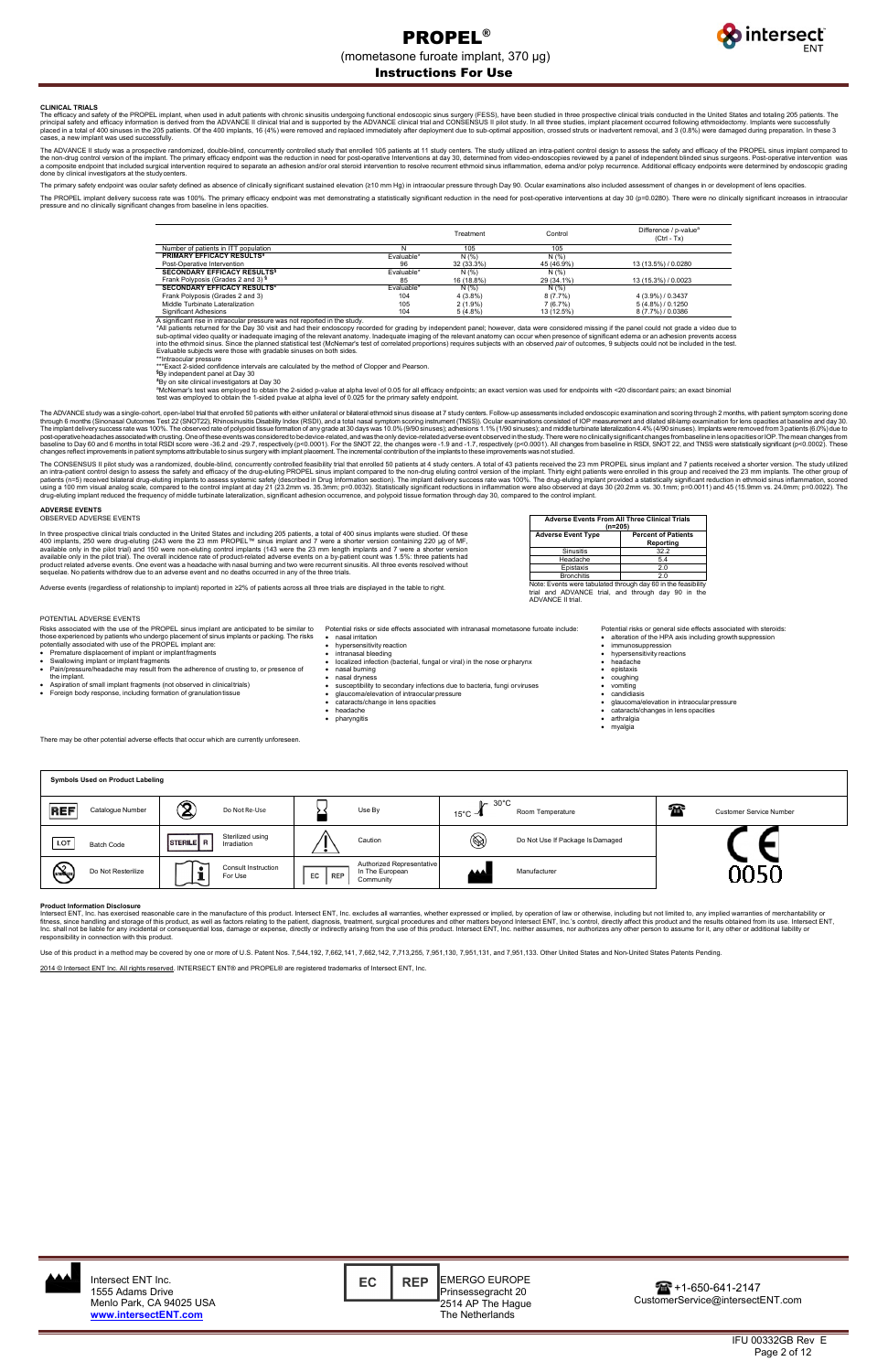intersect<sup>®</sup>

# Gebrauchsanweisung

# **German (DE)**

## **VOR VERWENDUNG ALLE ANWEISUNGEN SORGFÄLTIG LESEN**

| <b>STERIL:</b>             | Strahlensterilisiert. Bei bereits geöffneter oder beschädigter Verpackung nicht verwenden                  |
|----------------------------|------------------------------------------------------------------------------------------------------------|
| <b>LAGERUNG:</b>           | Das Produkt ist bei Zimmertemperatur (etwa 25 °C) zu lagern, wobei Temperaturschwank                       |
| <b>FILISIAL OFBBALLOLL</b> | The comparable industry and control of the comparable Altaba Asia in The control constructs to category to |

.<br>algebrauch bestimmt.<br>algebrauch bestimmt. **LGEBRAUCH:** Das Produkt wird steril geliefert und ist ausschließlich für den Einm

## **PRODUKTBESCHREIBUNG**

nimplantat bietet eine verzögerte Freisetzung von Mometasonfuroat über das biologisch resorbierbare Nasennebenhöhlenimplantat. Das Implantat wird mit einem Platzierungssystem geliefert.

### **Beschreibung der Arzneimittelkomponente**

Das PROPEL Nasennebenhöhlenimplantat enthält Mometasonfuroat (Wirkstoff), ein synthetisches Kortikosteroid mit entzündungshemmender Wirkung. Mometasonfuroat ist ein weißes bis cremefarbenes Pulver. Die chemische Bezeichnun dihydroxy-16α-methyl-1,4-pregnadien-3,20-dion-17-(2-furoat), die Summenformel ist CzrH30Cl2O8 und das Molekulargewicht beträgt 521,43 g/mol. Mometasonfuroat ist ein hydrophobes Arzneimittel, das in Wasser praktisch unlösli eingebettet, die Poly-(DL-Lactid-co-Glykolid) und Polyethylenglycol (inaktive Bestandteile) enthält und für die allmähliche Freisetzung des Arzneimittels sorgt.

## Chemische Struktur von Poly-(DL-Lactid-co-Glykolid)

Polyethylenglycol ist eine hydrophile Polyetherverbindung, die äußerst flexibel ist. Es ist nicht toxisch und nicht immunogen. Die chemische Struktur ist nachfolgend dargestellt.

$$
H \left[ \bigotimes_{n \leq n} P \right]_{n}^{1} \circ H
$$

# **Beschreibung der Implantatkomponente**

Das PROPEL Implantat besteht aus einem synthetischen, biologisch resorbierbaren Copolymer, Poly-(L-Lactid-co-Glykolid) bzw. PLG.

Das Implantat ist biologisch resorbierbar und auf die Größe und Variabilität der postoperativen Siebbeinhöhlenanatomie ausgelegt. Das Implantat ist so konzipiert, dass es unmittelbar nach der Platzierung selbsthaltend an d

#### **INDIKATION UND VERWENDUNGSZWECK**

Das PROPEL Nasennebenhöhlenimplantat ist für die Verwendung bei Patienten im Alter von ≥ 18 Jahren nach einer Siebbeinhöhlenoperation zur Aufrechterhaltung der Durchgängigkeit bestimmt und reduziert die Notwendigkeit für

### **KONTRAINDIKATIONEN:**

Bei folgenden Patienten ist die Verwendung des PROPEL Nasennebenhöhlenimplantats kontraindiziert:<br>● Patienten mit vermuteter oder bestätigter Unverträglichkeit von Mometasonfuroat.

Es wurden keine kontrollierten Studien mit Schwangeren unter Verwendung des PROPEL Nasennebenhöhlenimplantats durchgeführt. Das PROPEL Nasennebenhöhlenimplantat darf bei bestehender Schwangerschaft nur verwendet werden, we das potenzielle Risiko rechtfertigt.

- 
- Patienten mit bekannter Überempfindlichkeit gegenüber Lactid, Glykolid oder Caprolacton-Copolymere.

## **WARNUNGEN**

- 1. Implantat und Platzierungssystem unter Einhaltung einer sterilen Technik aus der Schutzverpackung entnehmen. Auf sichtbare Beschädigungen überprüfen. Hinweis: Sicherstellen, dass der Trichter am distalen Ende des Platzi
- 
- 
- b. Das Implantat zwischen die Finger beider Hände nehmen und vorsichtig zusammendrücken.
- 
- c. Das komprimierte Implantat in den an der distalen Spitze des Platzierungssystems befestigten Trichter einsetzen. d. Das Implantat mit der Fingerspitze vorsichtig (so weit wie möglich) in den Trichter schieben.

Den Trichter vorsichtig abnehmen. Dabei darauf achten, dass sich das Implantat nicht von der Spitze des Platzierungssystems löst. Sollte sich das Implantat beim Abnehmen des Trichters von der Spitze lösen, den Trichter wie

- Der PROPEL Nasennebenhöhlenstent und das Platzierungssystem sind nur für den Einmalgebrauch bestimmt. Nicht wiederverwenden, wiederaufbereiten oder resterilisieren. Eine Wiederverwendung, Wiederaufbereitung oder Resterilisation kann<br>die strukturelle Unversehrtheit der Vorrichtung beeinträchtigen und/oder zu einem Versagen der Vo Übertragung von Infektionskrankheiten zwischen Patienten. Eine Kontamination der Vorrichtung kann zu Verletzungen oder Erkrankungen beim Patientenführen.
- Bei bereits geöffneter oder beschädigter Verpackung nichtverwenden.

### **VORSICHTSMAßNAHMEN**

- Schritt 2b<br>3. Für eine angemessene Visualisierung ist vor dem Einsetzen sicherzustellen, dass die Blutstillung in den operierten Nasennebenhöhlen gegeben ist. Das Platzierungssystem unter endoskopischer Visualisierung in d
	- a. Sicherstellen, dass das Platzierungssystem so ausgerichtet ist, dass die distale Spitze superior zum hinteren Dach der Nasennebenhöhle gebogen ist.<br>b. Das proximale Ende des Implantats an der Vorderkante der mittleren N
	- b. Das proximale Ende des Implantats an der Vorderkante der mittleren Nasenmuschel ausrichten.
	- c. Das Implantat durch Herunterdrücken des Kolbens und gleichzeitiges Zurückziehen des Platzierungssystems einsetzen.
- 4. Die finale Position durch endoskopische Visualisierung bestätigen. Bestätigen, dass die proximalen Ringe des Implantats mit der Vorderkante der mittleren Nasenmuschel abschließen (siehe Abbildung unten).<br>Bestätigen, dass das Implantat am Gewebe anliegt, sodass eine<br>optimale Medikamentenabgabe gegeben ist. Zur Anpassung der Implantatposition chirurgische Standardinstrumenteverwenden.



- Das Implantat darf nicht gebogen, verdreht oder beschädigtwerden. Das Implantat ist nicht für eine Modifikation durch den Arztausgelegt.
- 
- Das Implantat darf nicht mehr als zwei Mal komprimiert und in das Platzierungssystem eingelegt werden. Das Implantat muss unter endoskopischer Visualisierung platziertwerden.
- Das Implantat weist keinerlei antimikrobielle Eigenschaftenauf.
- 
- 
- Wie bei den meisten chirurgischen Zusätzen kann es zu Fremdkörperreaktionen kommen.<br>● In seltenen Fällen kann der mit einer Nasennebenhöhlenoperation assozierte physiochemische Zustand, mit oder ohne Verw • Verwendung bei pädiatrischen Patienten: Sicherheit und Wirksamkeit des Implantats bei pädiatrischen Patienten wurden
- bisher nicht nachgewiesen. Schwangerschaft und Stillzeit: Sicherheit und Wirksamkeit des Implantats bei schwangeren oder stillenden Patientinnen
- wurden bisher nicht nachgewiesen.

## **ARZNEIMITTELINFORMATIONEN**

WIRKMECHANISMUS: Es ist nachgewiesen, dass Kortikosteroide sich auf vielerlei Weise auf verschiedene Zellarten (z. B. Mastzellen, eosinophile und neutrophile Granulozyten, Makrophagen und Lymphozyten) und Botenstoffe (z. B

PHARMAKOKINETIK: Bei 5 erwachsenen Patienten waren nach bilateraler Platzierung des Medikament freisetzenden Implantats nach Nasennebenhöhlenoperation aufgrund chronischer Sinusitis und nach anschließender morgendlicher Bl

#### **WECHSELWIRKUNGEN**

Es wurden keine Studien zu Wechselwirkungen mit dem Implantat durchgeführt.



**KARZINOGENITÄT, GENOTOXIZITÄT UND REPRODUKTIONSTOXIZITÄT**

Es wurden keine Langzeitstudien an Tieren zur Beurteilung des karzinogenen Potenzials des Implantats durchgeführt.

## **SCHWANGERSCHAFT**

#### **STILLZEIT**

Es ist nicht bekannt, ob Mometasonfuroat in die Muttermilch übergeht. Da von anderen Kortikosteroiden bekannt ist, dass sie in die Muttermilch übergehen, darf das PROPEL Implantat nur verwendet werden, wenn der potenzielle

**DOSIERUNG UND ANWENDUNG** Jedes PROPEL Implantat enthält 370 µg Mometasonfuroat, das nach und nach freigesetzt wird.

#### **ANWENDUNGSHINWEISE**

des Platzierungssystems leicht zusammendrücken, damit das Implantat in Positionbleibt.

**VORSICHT:** Das PROPEL Implantat darf vor der Platzierung nicht länger als drei Minuten im komprimierten Zustand verbleiben.<br>f. Das Implantat darf höchstens zwei Mal komprimiert und in das Platzierungssystem ei



Postoperative Versorgung:

- Im Rahmen der routinemäßigen postoperativen Versorgung wird die häufige Verwendung von Kochsalzlösung als Spray oder Spülung empfohlen, um das Implantat feucht zu halten.
- Im Rahmen der standardmäßigen postoperativen Versorgung kann eine routinemäßige Wundtoilette erfolgen.
- Nach Ermessen des Arztes kann das Implantat unter Anwendung von Saugkraft bzw. Verwendung von Zangen oder anderen chirurgischen Instrumenten entfernt werden.



#### mische Struktur von Mometasonfuroat

Die inaktiven Bestandteile am Nasennebenhöhlenimplantat sind Poly-(DL-Lactid-co-Glykolid) und Polyethylenglycol. Poly-(DL-Lactid-co-Glykolid) ist ein amorphes biologisch abbaubares Polymer. Die chemische Struktur ist nachf

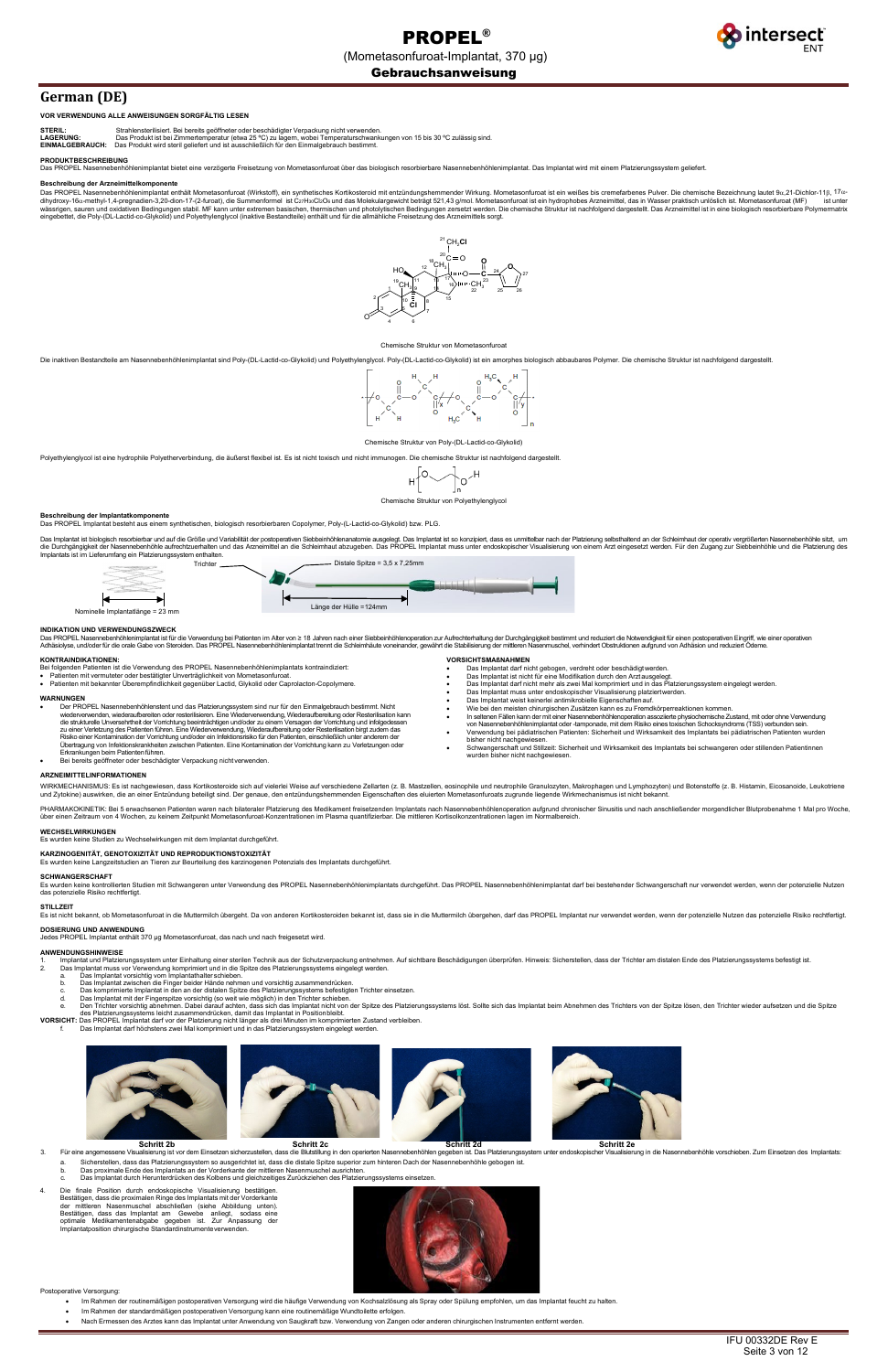

## Gebrauchsanweisung

IFU 00332DE Rev E Seite 4 von 12

### **KLINISCHE STUDIEN**

Die Wirksamkeit und Sicherheit des PROPEL Implantats wurden hinsichtlich der Verwendung bei erwachsenen Patienten mit chronischer Sinusitis, bei denen eine funktionelle endoskopische Nasennebenhöhlenoperation (FESS) durchg prospektiven klinischen Studien an insgesamt 205 Patienten in den USA untersucht. Die wesentlichen Daten zur Sicherheit und Wirksamkeit stammen aus der klinischen Studie ADVANCE II und werden durch die Klinische Studie ADV

Bei der Studie ADVANCE II handelte es sich um eine prospektive, randomisierte, doppelt verblindete, gleichzeitig kontrollierte Studie, an der 105 Patienten in 11 Studienzentren teilnahmen. Die Studie bediente sich eines in Siebbeinhöhlenentzündungen, Ödeme und/oder Rezidivpolypen gehörten. Weitere Wirksamkeitsendpunkte wurden mittels endoskopischer Beurteilung durch klinische Prüfärzte in den Studienzentren bestimmt.

Der primäre Sicherheitsendpunkt war die Sicherheit für den Sehsinn, der als Ausbleiben eines klinisch signifikanten anhaltenden Anstiegs (≥ 10 mmHg) des Augeninnendrucks bis einschließlich Tag 90 definiert war. Zu den Auge oder der Entwicklung einer Linsentrübung.

Die Erfolgsrate der PROPEL Implantatplatzierung betrug 100 %. Der primäre Wirksamkeitsendpunkt wurde erreicht. Es zeigte sich eine statistisch signifikante Reduzierung bei der Notwendigkeit für einen postoperativen Eingrif klinisch signifikanten Anstiege des Augeninnendrucks und keinerlei klinisch signifikante Änderungen gegenüber der Baseline in Bezug auf eine Linsentrübung.

> \*Alle Patienten suchten die Studienzentren zur Untersuchung an Tag 30 auf, und es wurde jeweils eine endoskopische Aufzeichnung zur Beurteilung durch ein unabhängiges Ärztegremium erstellt. Allerdings wurden die Daten als fehlend eingestuft, wenn die Ärzte ein Video aufgrund suboptimaler Videoqualität oder unangemessener Darstellung der relevanten Anatomie nicht beurteilen<br>konnten Zu einer unangemessenen Dars

\*\*Augeninnendruck<br>\*\*\*Exakte zweiseitige Konfidenzintervalle werden nach der Clopper-Pearson-Methode berechnet.<br>**§**Noch upobbängigem Cromium an Tag 30.

|                                                        |              | Behandlungsgruppe | Kontrollgruppe | Differenz/p-Wert <sup>a</sup><br>(Kontrolle – Beh.) |
|--------------------------------------------------------|--------------|-------------------|----------------|-----------------------------------------------------|
| Anzahl Patienten in ITT-Population                     |              | 105               | 105            |                                                     |
| PRIMÄRE WIRKSAMKEITSERGEBNISSE <sup>§</sup>            | Evaluierbar* | N(% )             | N(% )          |                                                     |
| Postoperativer Eingriff                                | 96           | 32 (33.3 %)       | 45 (46,9 %)    | 13 (13,5 %)/0,0280                                  |
| SEKUNDÄRE WIRKSAMKEITSERGEBNISSE <sup>§</sup>          | Evaluierbar* | N(% )             | N(% )          |                                                     |
| Klinisch manifeste Polyposis Grad 2 und 3 <sup>§</sup> | 85           | 16 (18.8 %)       | 29 (34.1 %)    | 13 (15,3 %)/0,0023                                  |
| SEKUNDÄRE WIRKSAMKEITSERGEBNISSE <sup>±</sup>          | Evaluierbar* | N(% )             | N(%)           |                                                     |
| Klinisch manifeste Polyposis Grad 2 und 3              | 104          | $4(3.8\%)$        | 8(7,7%)        | 4 (3,9 %)/0,3437                                    |
| Lateralisierung der mittleren Nasenmuschel             | 105          | $2(1.9\%)$        | 7(6,7%)        | 5 (4,8 %)/0,1250                                    |
| Signifikante Adhäsionen                                | 104          | $5(4.8\%)$        | 13 (12,5 %)    | 8 (7,7 %)/0,0386                                    |

hmen der Studie wurde kein signifikanter Anstieg des Augeni<mark>r</mark>

Nach unabhängigem Gremium an Tag 30 **±** Nach klinischen Prüfärzten des jeweiligen Studienzentrums an Tag 30

ªMcNemar-Test wurde angewendet, um den zweiseitigen p-Wert auf Alpha-Ebene von 0,05 für alle Wirksamkeitsendpunkte zu ermitteln. Eine exakte Version wurde für Endpunkte mit < 20 diskordanten Paaren<br>angewendet. Ein exakter

Bei der Studie ADVANCE handelte es sich um eine Open-Label-Studie mit einer einzelnen Kohorte aus 50 Patienten mit unilateraler oder bilateraler Siebbeinhöhlenerkrankung an 7 Studienzentren. Zu den Follow-up-Beurteilungen Scoring über 2 Monate, wobei das Patientensymptom-Scoring über 6 Monate erfolgte (Sinonasal Outcomes Test 22 (SNOT22), Rhinosinusitis Disability Index (RSDI) und ein Total Nasal Symptom Score (TNSS)). Augenuntersuchungen b Linsentrübung bzw. Augeninnendruck keinerlei klinisch signifikante Anderungen gegenüber der Baseline. Die mittleren Anderungen gegenüber der Baseline im RSDI-Gesamt-Score lagen bei -36,2 bis Tag 60 und -29,7 bis 6 Monate (

Bei der Pilotstudie CONSENSUS II handelte es sich um eine randomisierte, doppelt verblindete, gleichzeitig kontrollierte Machbarkeitsstudie, an der 50 Patienten in 4 Studienzentren teilnahmen. Insgesamt erhielten 43 Patien

**Auf dem Produktetikett verwendete Symbole** Nicht Verwendbar bis  $\begin{bmatrix} 30 \text{ °C} \\ 45 \text{ °C} \end{bmatrix}$ Katalognummer (2) Nicht **REF**  $\overline{A}$  Zimmertemperatur 15°C Timmertemperatur and the contract of the contract of the contract of the contract of the contract of the contract of the contract of the contract of the contract of the contract of the contract of the contract of the Chargennummer STERILE R Strahlensterilisiert Vorsicht Vorsicht Versicht (S) Bei beschädigter Verpackung nicht verwender LOT Gebrauchsanweisung **STERGIZE** Nicht<br>resterilisieren  $\mathbf i$ beachten Hersteller<br>beachten Hersteller

Die Verwendung dieses Produkts im Rahmen einer Methode ist unter Umständen durch eines oder mehrere der US-Patente mit folgenden Nummern geschützt: 7.544.192, 7.662.141, 7.662.142, 7.713.255, 7.951.130, 7.951.131 und 7.951 Ländern zum Patent angemeldet.

# **UNERWÜNSCHTE EREIGNISSE** BEOBACHTETE UNERWÜNSCHTE EREIGNISSE

In drei prospektiven, in den USA durchgeführten klinischen Studien wurden an 205 Patienten insgesamt 400 Nasennebenhöhlenimplantate untersucht. Bei 250 dieser 400 Implantate handelte es sich um Medikament freisetzende Implantate (bei 243 davon handelte es sich um das 23<br>mm lange PROPEL™ Nasennebenhöhlenimplantat und bei 7 um eine kürzere Ausführung, Ausführungen enthielten 220 µg MF). Bei 150 der 400 lmplantate handelte es sich um Kontrollimplantate ohne Medikament (bei 143 davon handelte<br>es sich um 23 mm lange Implantate und bei 7 um eine kürzere Ausführung, die nur produktbezogenen unerwünschten Ereignissen. Bei einem Ereignis handelte es sich um Kopfschmerzen mit Brennen in der Nase, bei den anderen zwei Ereignissen um rezidivierende Sinusitis. Alle drei Ereignisse klangen ohne Folgeerscheinungen ab. Keiner der Patienten schied<br>aufgrund eines unerwünschten Ereignisses aus der Studie aus, und in keiner der drei

Unerwünschte Ereignisse (unabhängig von einem Zusammenhang mit dem Implantat), die bei ≥ 2 % der Patienten aus allen drei Studien berichtet<br>wurden, sind in der rechts stehenden Tabelledargestellt.

**Unerwünschte Ereignisse aus allen drei klinischen Studien (n = 205) Art des unerwünschten Ereignisses Prozentsatz berichtender Patienten** nusitis Kopfschmerz 5,4 Epistaxis Bronchitis 2,0 Hinweis: Die Ereignisse bis Tag 60 der Machbarkeitsstudie und der Studie ADVANCE sowie bis Tag 90 der Studie

ADVANCE II wurden tabellarisiert.

POTENZIELLE UNERWÜNSCHTE EREIGNISSE

Es wird antizipiert, dass die mit der Verwendung des PROPEL Nasennebenhöhlenimplantats<br>assoziierten Risiken denen ähneln, die für Patienten bestehen, die ein Nasennebenhöhlenimplantat assoziierten Risiken denen ähneln, die für Patienten bestehen, die ein Nasennebenhöhlenimplantat<br>oder eine Tamponade erhielten. Die potenziell mit der Verwendung des PROPEL Implantats<br>assoziierten Risiken sind:

- Vorzeitige Dislokation des Implantats oder der Implantatfragmente
- Verschlucken des Implantats oder von Implantatfragmenten Anhaften von Verkrustungen am Implantat oder das Vorhandensein des Implantats,
- was zu Schmerz-/Druckempfindungen und/oder Kopfschmerzenführte Aspiration kleiner Implantatfragmente (nicht im Rahmen klinischer Studien beobachtet)
- Fremdkörperreaktionen, darunter Bildung vonGranulationsgewebe
- Zu den potenziellen Risiken oder Nebenwirkungen, die mit intranasalem
- Mometasonfuroat assoziiert sind, gehören: • Nasenreizung
	- Übersensibilitätsreaktion
	-
	- intranasale Blutung lokalisierte Infektion (bakteriell, viral oder Pilzinfektion) in Nase oder Pharynx • Brennen in der Nase
	-
	- Anfälligkeit für Sekundärinfektionen durch Bakterien, Pilze oderViren
	- Glaukom/Anstieg des Augeninnendrucks
	- Katarakte/Änderung der Linsentrübung • Kopfschmerz
- Pharyngitis

Mit Steroiden assoziierte potenzielle Risiken oder allgemeine Nebenwirkungen: • Veränderung der HPA-Achse, darunterWachstumsunterdrückung

- mmunsuppression
- Übersensibilitätsreaktionen<br>• Konfschmerz • Kopfschmerz
- 
- Epistaxis
- Husten • Erbrechen
- **Candidiasis**
- Glaukom/Anstieg des Augeninnendrucks
- Katarakte/Änderungen der Linsentrübung
- **Arthralgie**
- **Myalgie**

Möglicherweise bestehen weitere potenzielle unerwünschte Wirkungen, die momentan nicht vorhersehbar sind.

#### **Produktinformationen**

Intersect ENT, Inc. hat bei der Herstellung dieses Produkts angemessene Sorgfalt walten lassen. Intersect ENT, Inc. schließt jede Garantie, einschließlich ausdrücklicher und impliziter Garantien, basierend auf einem Rechts Intersect ENT, Inc. liegen und dieses Produkt und die mit seiner Verwendung verbundenen Ergebnisse unmittelbar beeinflussen. Intersect ENT, Inc. haftet nicht für beiläufig entstandene oder Folgeschäden, Verluste oder Aufwe

trockene Nasenschleimhaut

2014© Intersect ENT Inc. Alle Rechte vorbehalten. INTERSECT ENT® und PROPEL® sind eingetragene Marken von Intersect ENT, Inc.

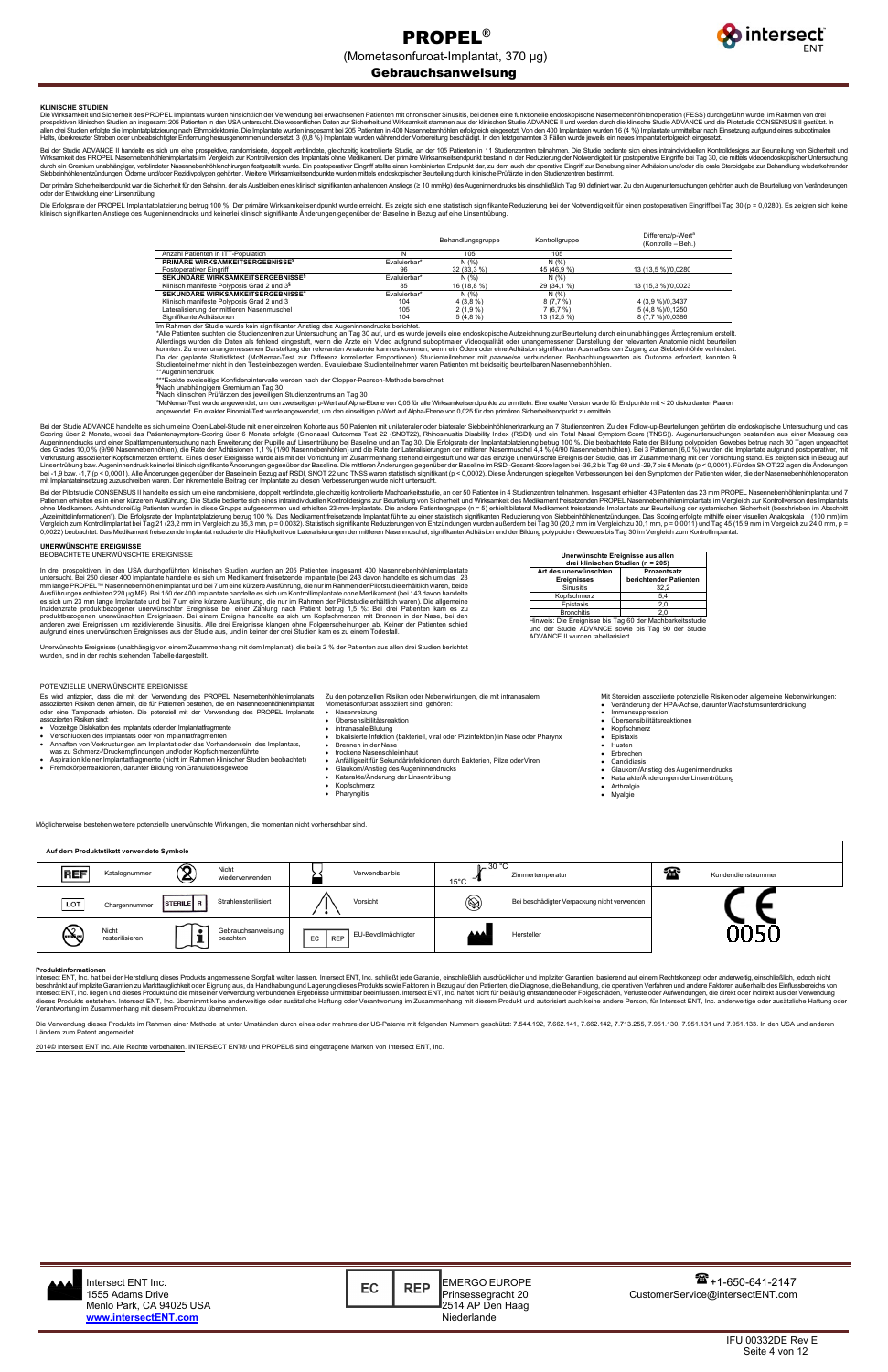

# **Italiano (IT)**

### **LEGGERE ATTENTAMENTE TUTTE LE ISTRUZIONI PRIMA DELL'USO**

| <b>STERILE:</b> | Sterilizzato per irrad |
|-----------------|------------------------|

**STERILE:** Sterilizzato per irradiazione. Non utilizzare se la confezione è aperta o danneggiata<br> **CONSERVAZIONE:** ll prodotto deve essere conservato a temperatura ambiente (circa 25 °C) con escurs **CONSERVAZIONE:** Il prodotto deve essere conservato a temperatura ambiente (circa 25 ºC) con escursione massima 15-30 ºC. **MONOUSO:** Il prodotto è fornito sterile ed è esclusivamente monouso.

## **DESCRIZIONE DEL PRODOTTO**

no paranasale PROPEL fornisce un rilascio prolungato di mometasone furoato. Per inserire l'impianto viene fornito un sistema di posizionamento.

#### **Descrizione del farmaco**

L'impianto per seno paranasale PROPEL contiene mometasone furoato (ingrediente attivo), un corticosteroide sintetico con azione antinfiammatoria. Il mometasone furoato è una polvere di colore bianco o biancastro. Il nome c può degradare in condizioni ad elevata basicità, temperatura o radiazione elettromagnetica (fotolisi). La struttura chimica è illustrata di seguito. Il farmaco è incorporato in una matrice di polimeri bioassorbibili, conte

#### Struttura chimica del mometasone furoato

Gli ingredienti inattivi sull'impianto per seno paranasale sono poli(D,L-lattide-co-glicolide) e glicole polietilenico. Il poli(D,L-lattide-co-glicolide) è un polimero biodegradabile amorfo. La struttura chimica è illustra

L'impianto per seno paranasale PROPEL è destinato all'utilizzo in pazienti di almeno 18 anni di età in sequito a chirurgia dei seni etmoidali per mantenere la pervietà, riducendo quindi la necessità di interventi post-oper utilizzo di steroidi orali. Inoltre, l'impianto separa i tessuti delle mucose, stabilizza il turbinato medio, evita ostruzioni causate da aderenze e riduce gli edemi.



Struttura chimica del poli(D,L-lattide-co-glicolide)

Il glicole polietilenico è un composto di polietere idrofilo altamente flessibile. È atossico e non immunogenico. La struttura chimica è illustrata di seguito.

$$
H\left[\begin{matrix}0&\\&1\end{matrix}\right]_{\Omega}\wedge^H
$$

Struttura chimica del glicole polietilenico

## **Descrizione dei componenti dell'impianto**

- Lo stent per seno e il sistema di posizionamento PROPEL sono esclusivamente monouso. Non riutilizzare ricondizionare o risterilizzare. Il riutilizzo, il ricondizionamento e la risterilizzazione potrebbero compromettere l'integrità strutturale del dispositivo e/o comportarne il guasto, con rischio di lesioni al paziente. Il riutilizzo, il ricondizionamento e<br>la risterilizzazione possono anche creare un rischio di contaminazione del dispositivo e/o ca paziente, tra cui, a titolo esemplificativo, la trasmissione di patologie infettive tra un paziente e l'altro. La contaminazione del dispositivo potrebbe causare lesioni o patologie al paziente.
- Non utilizzare se la confezione è aperta o danneggiata.

L'impianto PROPEL è realizzato in copolimero bioassorbibile sintetico, poli(D,L-lattide-co-glicolide) (PLG).

L'impianto è bioassorbibile ed è realizzato per adattarsi alle dimensioni e alla variabilità dell'anatomia del seno etmoidale post-chirurgico. Una volta inserito, l'impianto è destinato a bloccarsi automaticamente contro l mantenere la pervietà del seno ed erogare il farmaco nelle mucose. L'impianto PROPEL deve essere inserito da un medico sotto visualizzazione endoscopica. Mediante un sistema di posizionamento si accede al seno etmoidale pe

MECCANISMO DI AZIONE: è stato rilevato che i corticosteroidi hanno un'ampia gamma di effetti su diversi tipi di cellule (ad es. mastociti, eosinofili, meutrofili, macrofagi e linfociti) e mediatori (ad es. istamina, eicosa nell'infiammazione. Il meccanismo preciso delle proprietà antinfiammatorie del mometasone furoato eluito non è noto.

FARMACOCINETICA: in seguito al posizionamento bilaterale dell'impianto a eluizione di farmaco dopo l'intervento ai seni paranasali per la sinusite cronica e un successivo prelievo ematico eseguito al mattino una volta alla

## **INDICAZIONI E UTILIZZO PREVISTO**

┡

#### **CONTROINDICAZIONI:**

- L'utilizzo dell'impianto per seno paranasale PROPEL è controindicato nei seguenti pazienti:
- 
- Pazienti con intolleranza sospetta o confermata al mometasone furoato. Pazienti con ipersensibilità nota ai copolimeri di lattide, glicolide o caprolattone.

#### **AVVERTENZE**

**PRECAUZIONI**

• È necessario prestare particolare attenzione per evitare di piegare, curvare o danneggiare l'impianto. • L'impianto non è progettato per essere modificato dal medico

- 3. Per un'adequata visualizzazione, assicurare l'emostasi nelle cavità dei seni operati prima dell'inserimento. Fare avanzare il sistema di posizionamento nella cavità del seno utilizzando una visualizzazione endoscopica.
	- a. Assicurarsi di orientare il sistema di posizionamento in modo che la punta distale sia curvata in alto verso la parete posteriore della cavità del seno.
	- Allineare l'estremità prossimale dell'impianto al bordo anteriore del turbinato medio
	- c. Inserire l'impianto premendo lo stantuffo ed estraendo contemporaneamente il sistema di posizionamento.
- 4. Confermare il posizionamento finale mediante visualizzazione endoscopica. Confermarel'allineamento dei cappi prossimali dell'impianto con il bordo anteriore del turbinato medio (consultare l'illustrazione seguente). Confermare che l'impianto sia ben fissato al tessuto per massimizzare l'erogazione del farmaco. Per regolare la posizione dell'impianto, utilizzare gli strumenti chirurgici standard.



- e per essere compresso e caricato nel sistema di posizionamento più di due volte.
- Inoltre, deve essere posizionato sotto visualizzazione endoscopica. L'impianto non presenta proprietà antimicrobiche.
- 
- Potrebbe verificarsi una reazione a un corpo estraneo come per la maggior parte dei supporti chirurgici. In rari casi, la condizione fisiochimica associata alla chirurgia dei seni paranasali, sia con sia senza impianti o mat specifici, potrebbe comportare un rischio di sindrome da shock tossico (Toxic Shock Syndrome, TSS).
- Uso pediatrico: la sicurezza e l'efficacia dell'impianto in pazienti pediatrici non sono state determinate
- Gravidanza e allattamento: la sicurezza e l'efficacia dell'impianto in gravidanza o allattamento non sono state determinate.

## **INFORMAZIONI SUL FARMACO**

## **INTERAZIONI CON I FARMACI**

to condotto alcuno studio di interazione tra farmaci con l'impianto.

# **CANCEROGENICITÀ, GENOTOSSICITÀ E TOSSICITÀ RIPRODUTTIVA**

ne su animali per valutare il potenziale di cancerogenicità dell'impianto.

## **GRAVIDANZA**

ou security in donne in stato di gravidanza che utilizzano l'impianto per seno paranasale PROPEL. L'impianto per seno paranasale PROPEL deve essere utilizzato durante la gravidanza solo se i potenziali benefici giustifican

## **ALLATTAMENTO**

iasone furoato sia escreto nel latte materno. Poiché altri corticosteroidi sono escreti nel latte materno, l'impianto PROPEL deve essere utilizzato solo se i potenziali benefici superano i potenziali rischi.

# **DOSAGGIO E SOMMINISTRAZIONE**

.<br>ne 370 µg di mometasone furoato che viene rilasciato gradualmente nel tempo.

## **ISTRUZIONI PER L'USO**

- 1. Rimuovere l'impianto e il sistema di posizionamento dalla confezione protettiva utilizzando una tecnica sterile. Ispezionare per individuare eventuali danni. Nota: assicurarsi che l'imbuto sia fissato all'estremità d
	-
	- b. Afferrare l'impianto con due dita di entrambe le mani e comprimere delicatamente l'impianto.
	- c. Inserire l'impianto compresso nell'imbuto collegato alla punta distale del sistema di posizionamento.
	- d. Premere delicatamente l'impianto nell'imbuto (il più possibile ) utilizzando un polpastrello.
- e. Rimuovere attentamente l'imbuto prestando attenzione a non spostare l'impianto dalla punta del sistema di posizionamento. Se l'impianto inizia ad allontanarsi dalla punta durante la rimozione dell'imbuto, sostituire l'i

f. L'impianto può essere compresso e caricato nella punta del sistema di posizionamento fino a due volte.



Cure post-operatorie:

- In quanto parte delle cure post-operatorie di routine, si consiglia un utilizzo frequente di spray, risciacqui o irrigazioni di soluzione salina per mantenere l'idratazione dell'impianto.
- Il debridement di routine può essere eseguito come parte delle cure post-operatorie standard.
- L'impianto può essere rimosso a discrezione del medico mediante aspirazione pinza o altri strumenti chirurgici.



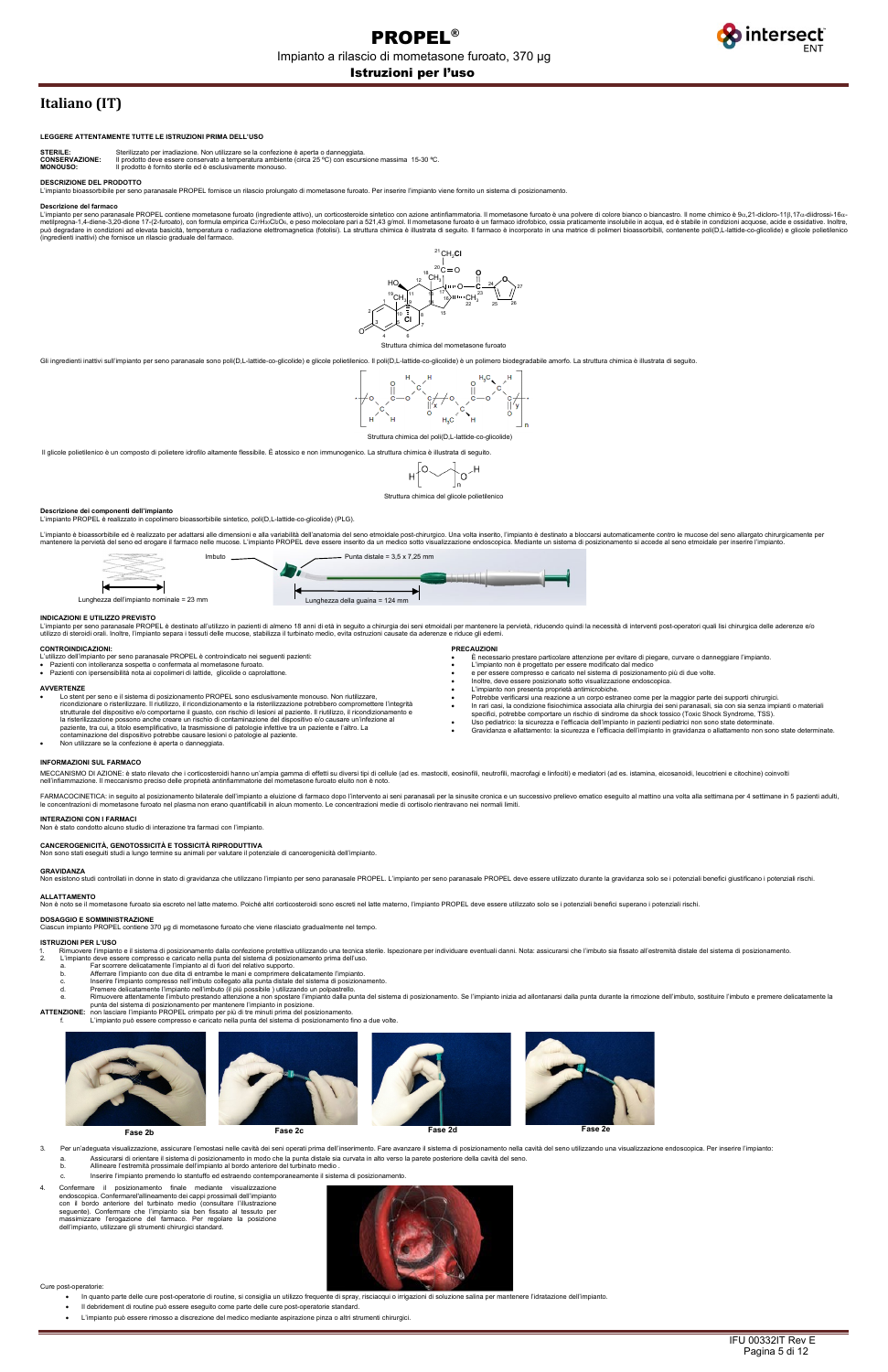IFU 00332IT Rev E Pagina 6 di 12

Istruzioni per l'uso



### **SPERIMENTAZIONI CLINICHE**

L'efficacia e la sicurezza dell'impianto PROPEL, quando utilizzato in pazienti adulti affetti da sinusite cronica che si sottopongono a chirurgia funzionale endoscopica dei seni paranasali (Functional Endoscopic Sinus Surg sperimentazioni cliniche prospettiche condotte negli Stati Uniti su un totale di 205 pazienti. Le principali informazioni sulla sicurezza e sull'efficacia derivano dalla sperimentazione clinica ADVANCE II e sono supportate

Lo studio ADVANCE II era uno studio prospettico, randomizzato, in doppio cieco, controllato simultaneamente che ha arruolato 105 pazienti in 11 centri di studio. Lo studio ha utilizzato un disegno di controllo intra-pazien e/o ricomparsa di polipi. Ulteriori endpoint di efficacia sono stati determinati da una valutazione endoscopica eseguita da ricercatori clinici presso centri di studio.

L'endpoint di sicurezza principale era la sicurezza oculare definita come assenza di elevazione sostenuta clinicamente significativa (≥10 mm Hg) della pressione endoculare fino al Giorno 90. Le indagini oculari includevano sviluppo di opacità dello stesso.

Il tasso di successo dell'impianto PROPEL era del 100%. L'endpoint di efficacia primario è stato soddisfatto dimostrando una riduzione statisticamente significativa dell'esigenza di interventi post-operatori al Giorno 30 ( clinicamente significativi della pressione endoculare né cambiamenti clinicamente significativi delle opacità del cristallino rispetto al basale.

|                                                  |             | Trattamento | Controllo | Differenza/valore p <sup>a</sup><br>$(CtrI - Tx)$ |
|--------------------------------------------------|-------------|-------------|-----------|---------------------------------------------------|
| Numero di pazienti nella popolazione ITT         |             | 105         | 105       |                                                   |
| RISULTATI DELL'EFFICACIA PRINCIPALE <sup>§</sup> | Valutabile* | N(% )       | N(% )     |                                                   |
| Intervento post-operatorio                       | 96          | 32 (33,3%)  | 45(46,9%) | 13 (13,5%)/0,0280                                 |
| RISULTATI DELL'EFFICACIA SECONDARIA <sup>§</sup> | Valutabile* | N(% )       | N(% )     |                                                   |
| Poliposi di Frank (gradi 2 e 3) §                | 85          | 16 (18,8%)  | 29(34,1%) | 13 (15,3%)/0,0023                                 |
| RISULTATI DELL'EFFICACIA SECONDARIA <sup>±</sup> | Valutabile* | N(% )       | N(% )     |                                                   |
| Poliposi di Frank (gradi 2 e 3)                  | 104         | 4(3,8%)     | 8(7,7%)   | 4 (3,9%)/0,3437                                   |
| Lateralizzazione del turbinato medio             | 105         | $2(1,9\%)$  | 7(6,7%)   | 5 (4,8%)/0,1250                                   |
| Adesioni significative                           | 104         | 5(4,8%)     | 13(12,5%) | 8 (7,7%)/0,0386                                   |

Nello studio non è stato riportato alcun aumento significativo della pressione endoculare.

Tutti i pazienti sono tornati per la visita del Giorno 30 e si sono sottoposti a un'endoscopia registrata per la valutazione di un pannello indipendente. Tuttavia, i dati venivano ritenuti mancanti se il pannello non era in grado di classificare un video a causa della scarsa qualità o di un'acquisizione di immagini inadeguata dell'anatomia pertinente. Un'acquisizione di immagini inadeguata dell'anatomia pertinente può avvenire in presenza di edema significativo oppure se un'adesione impedisce l'accesso al seno etmoidale. Poiché il test statistico pianificato (test di McNemar di<br>proporzioni correlate) riched

\*\*\*Gli intervalli di confidenza bilaterali esatti sono calcolati dal metodo di Clopper e Pearson.

**§** Da un pannello indipendente il Giorno 30 **±** Da ricercatori clinici in sede il Giorno 30

In tre sperimentazioni cliniche prospettiche condotte negli Stati Uniti e che includevano 205 pazienti, è stato studiato un totale di 400 impianti per<br>seno paranasale. Di questi 400 impianti, 250 erano a eluizione di farm lunghezza pari a 23 mm e 7 in cui era disponibile solo una versione più corta nello studio pilota). Il tasso di incidenza complessiva di eventi avversi<br>correlati al prodotto su un conteggio per paziente era dell"1,5%: tre Nessun paziente ha abbandonato lo studio a causa di un evento avverso e durante le tre sperimentazioni non si è verificato alcun decesso.

a Il test di McNemar è stato utilizzato per ottenere un valore p bilaterale a livello alfa di 0,05 per tutti gli endpoint di efficacia; un'esatta versione è stata utilizzata con <20 coppie discordanti: un test binomiale esatto è stato utilizzato per ottenere un valore p unilaterale a livello alfa di 0,025 per l'endpoint di sicurezza principale.

Lo studio ADVANCE era una sperimentazione in aperto a singola coorte per cui sono stati arruolati 50 pazienti con disturbo dei seni etmoidali unilaterale o bilaterale presso 7 centri di studio. Le valutazioni di follow-up a 2 mesi, con valutazione dei sintomi del paziente eseguita nell'arco di 6 mesi [Sinonasal Outcomes Test 22 (SNOT22), Rhinosinusitis Disability Index (RSDI) e uno strumento di valutazione totale dei sintomi nasali (Total N correlato al dispositivo ed era l'unico evento avverso correlato al dispositivo osservato nello studio. Non sono state registrate variazioni clinicamente significative nelle opacità del cristallino dal basale o IOP. Le va

Lo studio pilota CONSENSUS II era una sperimentazione di fattibilità randomizzata, in doppio cieco, controllata simultaneamente per cui sono stati arruolati 50 pazienti n 4 centri di studio. Un totale di 43 pazienti ha ric

- Spostamento prematuro dell'impianto o di frammenti di impianto
- Ingestione dell'impianto o di frammenti di impianto
- Dolore/pressione/cefalea possono derivare dall'aderenza di crusting a, o presenza dell'impianto. • Aspirazione di piccoli frammenti di impianto (non osservati durante sperimentazioni
- cliniche)
- Risposta a corpo estraneo, tra cui formazione di tessuto granulare
- Potenziali rischi o effetti collaterali associati al rilascio intranasale di mometasone
- furoato includono:
- irritazione nasale • reazione da ipersensibilità
- emorragia intranasale
- infezione localizzata (batterica, fungina o virale) nel naso o nella faringe
- ustione nasale
- secchezza nasale
- suscettibilità a infezioni secondarie dovute a batteri, funghi o virus
- glaucoma/aumento della pressione endoculare cataratta/variazione delle opacità del cristallino
- cefalea
- faringite
- epistassi<br>• tosse
- tosse
- vomito • candidosi
- glaucoma/aumento della pressione endoculare
- cataratta/variazione delle opacità del cristallino
- artralgia • mialgia

Intersect ENT, Inc. ha esercitato un'attenzione ragionevole nella produzione di questo prodotto. Intersect ENT, Inc. esclude tutte le garanzie, esplicite o implicite, per effetto di legge o altro, tra cui, a titolo esempli idoneità, in quanto la manipolazione e la conservazione del prodotto, nonché i fattori relativi al paziente, alla diagnosi, al trattamento, alle procedure chirurgiche e altre questioni al di fuori del controllo di Intersec per suo conto, qualsiasi altra responsabilità in correlazione al prodotto.

L'utilizzo del prodotto in un metodo potrebbe essere coperto da uno o più brevetti degli Stati Uniti n. 7,544,192, 7,662,141, 7,662,142, 7,713,255, 7,951,130, 7,951,131 e 7,951,133. Altri brevetti in attesa di conferma deg

Uniti e altri Paesi. 2014 © Intersect ENT Inc. Tutti i diritti riservati. INTERSECT ENT® e PROPEL® sono marchi registrati di Intersect ENT, Inc.

#### **EVENTI AVVERSI** EVENTI AVVERSI OSSERVATI

Gli eventi avversi (indipendentemente dalla relazione con l'impianto) segnalati nel ≥ 2% dei pazienti in tutte le tre sperimentazioni sono visualizzati nella tabella a destra.

**Eventi avversi di tutte e tre le sperimentazioni** 

**cliniche (n = 205)**

**Tipo di evento avverso Percentuale di** 

Sinusite Cefalea Epistass **segnalazioni dei** 

Bronchitis 2,0 Nota: gli eventi sono stati elencati in tabella fino al Giorno sperimentazione di fattibilità e ADVANCE, e fino al Giorno 90 nello studio ADVANCE II.

## POTENZIALI EVENTI AVVERSI

I rischi associati all'uso dell'impianto PROPEL sono indicati preliminarmente come simili a quelli insorti in pazienti che si sottopongono a posizionamento di impianti o materiali nel seno. I rischi potenzialmente associati all'utilizzo dell'impianto PROPEL sono:

Potenziali rischi o effetti collaterali generali associati agli steroidi: • alterazione dell'asse HPA, tra cui soppressione della crescita

immunosoppressione

- reazioni da ipersensibilità
- cefalea

Potrebbero essere presenti altri potenziali effetti avversi che si verificano in maniera attualmente imprevista.

| Simboli utilizzati sull'etichetta del prodotto |                                                  |                                                                           |                                                                |                                    |
|------------------------------------------------|--------------------------------------------------|---------------------------------------------------------------------------|----------------------------------------------------------------|------------------------------------|
| <b>REF</b><br>Numero catalogo                  | $\widehat{\mathbf{Z}}$<br>Esclusivamente monouso | –<br>Data di scadenza                                                     | $n = 30 °C$<br>Temperatura ambiente<br>$15^{\circ}$ C          | 50<br>Numero di assistenza clienti |
| LOT<br>Codice lotto                            | Sterilizzato per<br>STERILE R<br>irradiazione    | Attenzione<br>$\bullet$                                                   | Non utilizzare se il pacchetto<br>$\circledR$<br>è danneggiato |                                    |
| $\bigotimes$<br>Non risterilizzare             | Consultare le<br>Istruzioni per l'uso            | Rappresentante autorizzato per la<br>Comunità Europea<br><b>REP</b><br>EC | <b>AAA</b><br>Produttore                                       | חאמ                                |

## **Divulgazione delle informazioni sul prodotto**

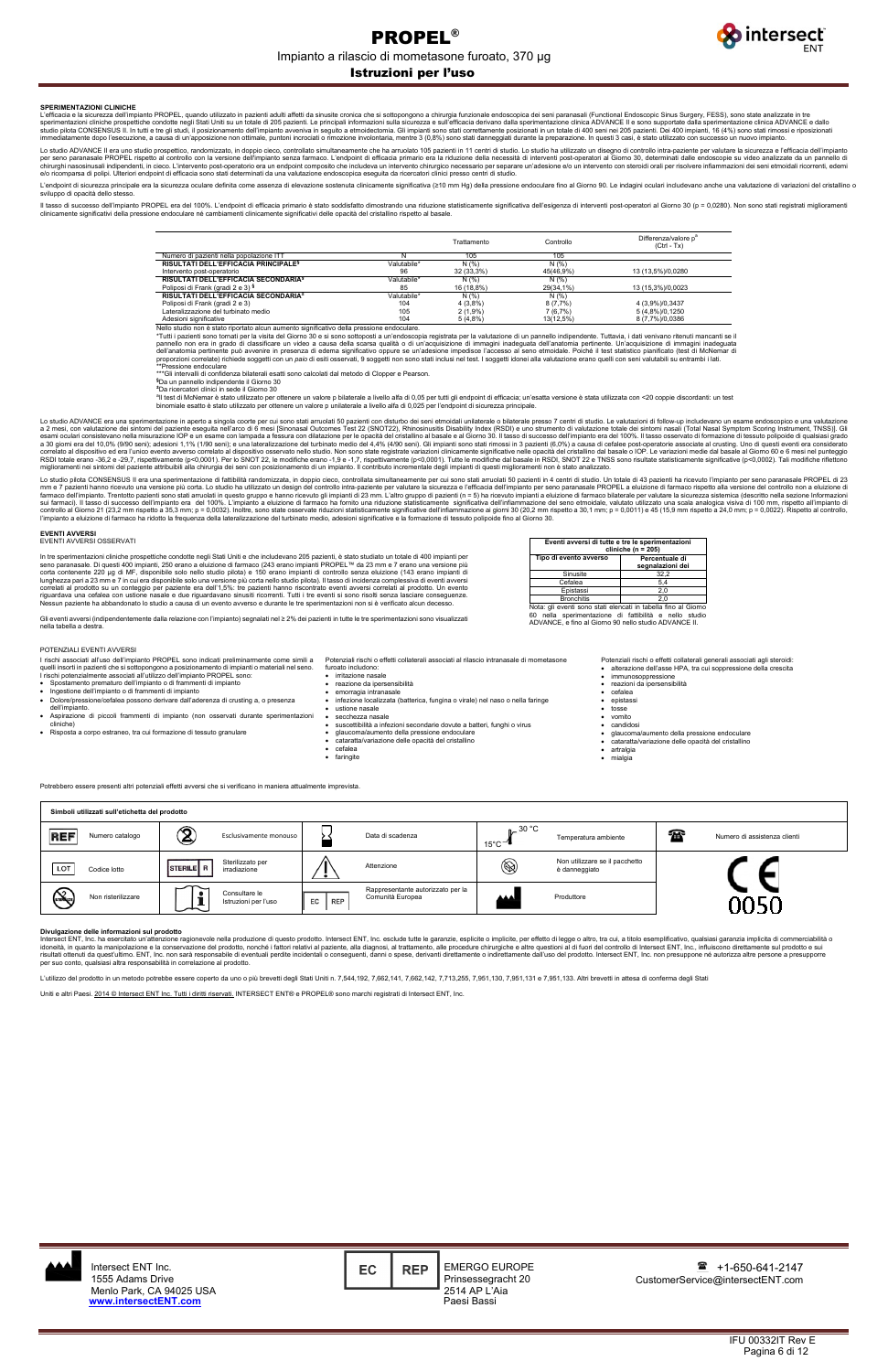Mode d'emploi



# **Français (FR)**

## **LIRE ATTENTIVEMENT TOUTES LES INSTRUCTIONS AVANT TOUTE UTILISATION**

**STÉRILE** : Stérilisation par irradiation. À ne pas utiliser si l'emballage est ouvert ou endommagé.<br>**STOCKAGE** : Le produit doit être stocké à température ambiante (environ 25 °C) avec des variation **STOCKAGE :** Le produit doit être stocké à température ambiante (environ 25 °C) avec des variations autorisées de 15 à 30 °C.<br> **USAGE UNIQUE :** Le produit est fourni stérile et pour un usage unique exclusivement.

Le produit est fourni stérile et pour un usage unique exclusivement

## **DESCRIPTION DU PRODUIT**

L'implant PROPEL est introduit au niveau des sinus pour libérer en continu du furoate de mométasone, via un implant sinusal bioabsorbable. Un système d'administration est fourni pour insérer l'implant.

#### **Description du constituant médicamenteux**

L'implant sinusal PROPEL contient du furoate de mométasone (ingrédient actif), un corticostéroïde synthétique doté d'une activité anti-inflammatoire. Le furoate de mométasone est une poudre blanche à blanc cassé. La dénomi dihydroxy-16α-méthylpregna-1,4- diène-3,20-dione 17-(2-furoate), avec pour formule empirique CzrH»ClzOs, et un poids moléculaire de 521,43 g/mol. Le furoate de mométasone est un médicament hydrophobe, qui est pratiquement

## Structure chimique du furoate de mométasone

Les ingrédients inactifs de l'implant sinusal sont le poly-(DL-lactide-co-glycolide) et le polyéthylèneglycol. Le poly-(DL-lactide-co-glycolide) est un polymère biodégradable amorphe. La structure chimique est illustrée ci



Le polyéthylèneglycol est un composé polyéther hydrophile, qui est extrêmement souple. Il est non toxique et non immunogène. La structure chimique est illustrée ci-dessous



## Structure chimique du polyéthylèneglycol

**Description du constituant de l'implant**<br>L'implant PROPEL est constitué d'un copolymère bioabsorbable synthétique, le poly(L-lactide-co-glycolide) ou PLG.

L'implant est bioabsorbable. Il est concu pour s'adapter à la taille et la variabilité de l'anatomie post-chirurgicale du sinus ethmoïdal. Après son insertion, l'implant auto-rétentif se maintient sur la muqueuse du sinus e in para sous accesses et aux ses unes sense un médecin doit insérer l'implant PROPEL sous visualisation endoscopique. Un système d'administration est fourni pour accéder au sinus ethmoïdal et insérer l'implant. In systèm

## **INDICATIONS ET USAGE PRÉVU**

L'implant sinusal PROPEL est destiné aux patients de 18 ans ou plus, suite à une intervention chirurgicale du sinus ethmoïdal en vue d'en préserver la perméabilité, réduisant ainsi les interventions post-opératoires, comme

#### **CONTRE-INDICATIONS :**

- Le recours à l'implant sinusal PROPEL est contre-indiqué chez les patients suivants :
- Patients avec une intolérance soupçonnée ou confirmée au furoate de mométasone. Patients avec une hypersensibilité avérée aux copolymères de lactide, de glycolide ou de caprolactone.
- 

## **AVERTISSEMENTS**

L'endoprothèse sinusale PROPEL et le système d'administration sont destinés exclusivement à un usage unique.<br>Veuillez ne pas les réutiliser, retraiter ou restériliser. Toute réutilisation, tout retraitement et toute restér de compromettre l'intégrité structurale du dispositif et/ou de se solder par une panne susceptible de blesser le patient.<br>Toute réutilisation, tout retraitement et toute restérilisation risquent aussi de contaminer le disp patient, y compris notamment de transmettre des maladies infectieuses d'un patient à un autre. La contamination de ce dispositif peut se solder par des blessures ou des maladies pour le patient. À ne pas utiliser si l'emballage est ouvert ou endommagé

## **PRÉCAUTIONS**

- - a. Assurez-vous que le système d'administration est orienté de manière à ce que l'extrémité distale soit courbée vers le haut, en direction du toit postérieur de la cavité sinusale<br>b. Alignez l'extrémité proximale de l'imp
	- b. Alignez l'extrémité proximale de l'implant sur le rebord antérieur du cornet moyen.
	- c. Pour insérer l'implant appuyez sur le piston tout en retirant le système d'administration au même moment.
- 4. Confirmez la position finale par visualisation endoscopique. Vérifiez que les boucles proximales de l'implant sont alignent sur le rebord antérieur du cornet moyen (cf. l'illustration ci-dessous). Assurez-vous que l'implant est bien appliqué sur le tissu pour optimiser l'administration du médicament. Pour régler la position de l'implant, utilisez les instruments chirurgicaux standard.



- Il convient également d'être particulièrement vigilant pour éviter de plier, de tordre ou d'endommager l'implant.
	- L'implant n'est pas conçu pour être modifié par le médecin.
	- L'implant n'est pas conçu pour être comprimé et chargé sur le système d'administration de deux fois. L'implant doit être placé sous visualisation endoscopique.
	- L'implant n'offre aucune propriété antimicrobienne.
	-
	- Une réaction à un corps étranger peut se produire comme pour la plupart des accessoires chirurgicaux.<br>● En de rares occasions, la condition physico-chimique associée à la chirurgie des sinus, avec et sans implant sinusa
	- Usage en pédiatrie : La sécurité et l'efficacité de l'implant chez les femmes enceintes ou allaitant n'ont pas été déterminées. • Grossesse et allaitement : La sécurité et l'efficacité de l'implant chez les femmes enceintes ou allaitant n'ont pas été déterminées.

L'implant peut être compressé et chargé sur l'extrémité du système d'administration deux fois maximum

- Dans le cadre des soins post-opératoires de routine, nous vous recommandons d'utiliser fréquemment des pulvérisations, des rinçages ou des irrigations avec une solution saline pour garder l'implant hydraté.
- Vous pouvez procéder à un débridement de routine dans le cadre des soins post-opératoires habituels.
- L'implant peut être retiré à la discrétion du médecin par aspiration, ou encore au moyen de pinces ou d'autres instruments chirurgicaux.

## **INFORMATIONS SUR LE MÉDICAMENT**

MODE D'ACTION : les corticostéroïdes ont d'innombrables effets sur les multiples types de cellules (p. ex., mastocytes, éosinophiles, neutrophiles, macrophages et lymphocytes) et les médiateurs (p. ex., histamine, eicosano

PROPRIÉTES PHARMACOCINÉTIQUES : Suite à l'insertion bilatérale de l'implant à élution médicamenteuse après une chirurgie des sinus pour traiter une sinusite chronique, et suite à l'échantillonnage sanguin du matin hebdomad

## **INTERACTIONS MÉDICAMENTEUSES**

Aucune étude sur les interactions médicamenteuses n'a été réalisée avec l'implant.

## **CANCÉROGÉNICITÉ, GÉNOTOXICITÉ ET REPROTOXICITÉ**

Aucune étude à long terme sur les animaux n'a été réalisée pour évaluer le pouvoir cancérogène de l'implant.



## **GROSSESSE**

-…<br>Aucune étude contrôlée n'a été menée chez les femmes enceintes avec un implant sinusal PROPEL. L'implant sinusal PROPEL ne doit être utilisé chez les femmes enceintes que si les avantages potentiels justifient les risq

## **LACTATION**

Nous ne savons pas si le furoate de mométasone passe dans le lait humain. Dans la mesure où d'autres corticostéroïdes passent dans le lait humain, l'implant PROPEL ne doit être utilisé que si les avantages potentiels justi

## **POSOLOGIE ET ADMINISTRATION**

Chaque implant PROPEL contient 370 µg de furoate de mométasone qui est progressivement libéré.

## **MODE D'EMPLOI**

- 1. Retirez l'implant et le système d'administration de son emballage de protection en utilisant une technique stérile. Inspectez-les pour déceler tout dégât évident. Remarque : veillez à ce que l'entonnoir soit fixé sur l
- 
- 
- 
- b. Saisissez l'implant entre les doigts des deux mains et comprimez-le délicatement l'implant.<br>c. Insérez l'implant comprimé dans l'entonnoir fixé à l'extrémité distale du système d'administration.<br>d. P
- 
- e. Retirez soigneusement l'entonnoir en veillant à ne pas déloger l'implant de l'extrémité du système d'administration. Si l'implant glisse de l'extrémité pendant le retrait de l'entonnoir, repositionnez ce dernier et serr



Soins post-opératoires :

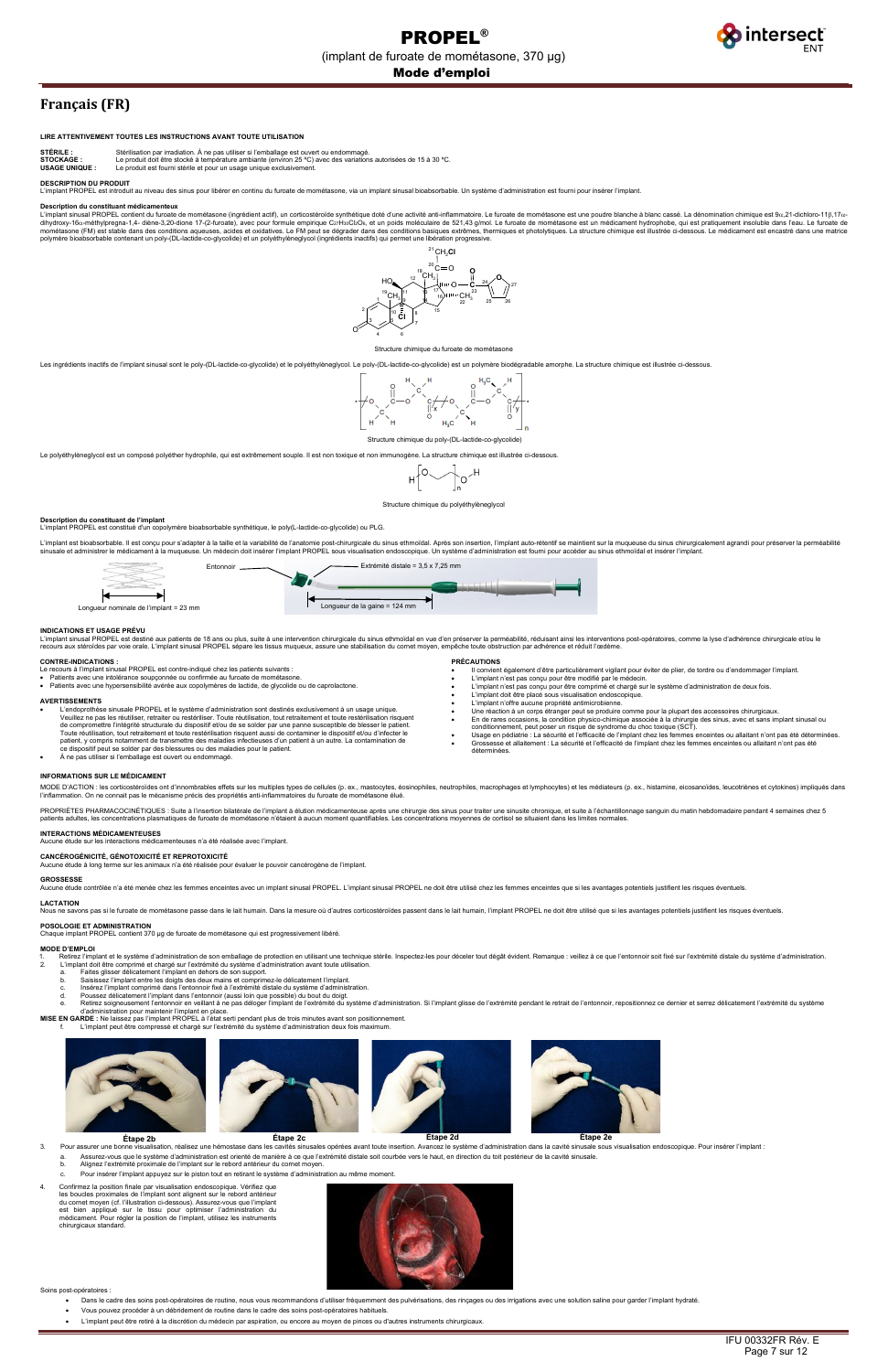Page 8 sur 12



## Mode d'emploi

### **ESSAIS CLINIQUES**

L'efficacité et la sécurité de l'implant PROPEL, qui est destiné aux patients adultes souffrant de sinusite chronique et subissant une chirurgie fonctionnelle des sinus sous endoscopie, ont été observées dans trois essais

L'étude ADVANCE II était un essai prospectif, randomisé, à double insu, contrôlé en simultané, avec 105 patients dans 11 centres d'études. L'étude basée sur un contrôle intrapatient a évalué l'efficacité et la sécurité de et/ou de polypes. D'autres critères d'efficacité ont été définis par classification endoscopique à l'initiative d'enquêteurs cliniques dans des centres d'études.

Le critère de sécurité principal était la sécurité oculaire définie en l'absence d'une hausse cliniquement significative et soutenue (≥10 mm Hg) en pression intraoculaire au 90ème jour. Les examens oculaires couvrent égale de l'opacité du cristallin.

Le taux d'administration réussie de l'implant PROPEL était de 100 %. Le critère d'efficacité principal a été atteint en illustrant une nette réduction statistique des interventions post-opératoires au 30ème jour (p=0,0280) observée en pression intraoculaire et aucun changement cliniquement important n'a été noté par rapport au niveau de référence dans l'opacité du cristallin.

> <sup>a</sup>Le test de McNemar a permis d'obtenir la valeur p bilatérale au niveau alpha de 0,05 pour tous les critères d'efficacité ; une version exacte a été utilisée pour les critères avec moins de 20 paires discordantes ; un test binomial exact a permis d'obtenir la valeur p unilatérale au niveau alpha de 0,025 pour le critère de sécurité principal.

|                                                  |            | Traitement | Contrôle   | Différence / valeur p<br>a (Ctrl - Tx) |
|--------------------------------------------------|------------|------------|------------|----------------------------------------|
| Nombre de patients en intention de traiter (ITT) |            | 105        | 105        |                                        |
| RÉSULTATS RELATIFS AU CRITÈRE D'EFFICACITÉ       | Évaluable* | N(% )      | N(% )      |                                        |
| Interventions post-opératoires                   | 96         | 32(33.3%)  | 45 (46,9%) | 13 (13,5 %) / 0,0280                   |
| RÉSULTATS RELATIFS AU CRITÈRE D'EFFICACITÉ       | Évaluable* | N(% )      | N(% )      |                                        |
| Polypose Frank (grades 2 et 3) §                 | 85         | 16 (18,8%) | 29 (34,1%) | 13 (15,3%) / 0,0023                    |
| RÉSULTATS RELATIFS AU CRITÈRE D'EFFICACITÉ       | Évaluable* | N(% )      | N(% )      |                                        |
| Polypose Frank (grades 2 et 3)                   | 104        | 4(3,8%)    | 8(7,7%)    | 4 (3,9%) / 0,3437                      |
| Latéralisation du cornet moyen                   | 105        | $2(1,9\%)$ | 7(6,7%)    | 5 (4,8%) / 0,1250                      |
| Adhérences importantes                           | 104        | 5(4,8%)    | 13 (12,5%) | 8 (7,7%) / 0,0386                      |

L'étude ADVANCE représentait un essai ouvert et à cohorte unique qui a compté 50 patients souffrant de sinus ethmoïdaux soit unilatéraux soit bilatéraux dans 7 centres d'études. Les évaluations de suivi comprenaient un exa avec la notation des symptômes de patients effectuée sur 6 mois (test des résultats naso-sinusaux 22 (SNOT22), indice d'incapacité de rhinosinusite (RSDI), et score total des symptômes nasaux (STSN)). Les examens oculaires 30ème jour était de 10,0 % (9/90 sinus) ; adhérences 1,1 % (1/90 sinus) ; et latéralisation du cornet moyen 4,4 % (4/90 sinus). Les implants ont été retirés chez 3 patients (6,0 %) suite à des maux de tête post-opératoires La contribution incrémentielle de ces implants dans cette amélioration n'a pas fait l'objet d'une étude.

L'étude pilote CONSENSUS II était un essai randomisé, à double insu, contrôlé en simultané, avec 50 patients dans 4 centres d'études. Au total, 43 patients ont reçu l'implant sinusal PROPEL de 23 mm et 7 patients ont reçu réductions statistiquement significatives de l'inflammation ont été observées au 30ème jour (20,2 mm contre 30,1 mm ; p=0,0011) et au 45ème jour (15,9 mm contre 24,0 mm ; p=0,0022). L'implant à élution médicamenteuse a ré

L'étude n'a signalé aucune hausse importante en pression intraoculaire.

Tous les patients sont revenus pour leur visite du 30ème jour et enregistrer leur endoscopie à des fins de classification par un panel de chirurgiens indépendants. Ceci dit, les données étaient considérées comme manquantes si le panel ne pouvait pas classer une vidéo compte tenu d'une qualité vidéo sous-optimale ou d'une mauvaise imagerie de l'anatomie concernée. Une mauvaise imagerie de l'anatomie concernée peut se produire en présence d'un œdème important ou lorsqu'une adhérence empêche d'accéder au sinus ethmoïdal. Étant donné que le test statistique prévu<br>(test de McNemar sur les proportion

Un total de 400 implants sinusaux a été étudié dans trois essais cliniques prospectifs aux États-Unis, sur 205 patients. Sur ces 400 implants, 250 étaient à élution médicamenteuse (243 correspondaient à l'implant sinusal PROPEL™ de 23 mm et 7 correspondaient à une version<br>raccourcie avec 220 µg de FM, uniquement disponible dans l'essai pilote) et 150 étaient des d'incidence global des effets indésirables liés au produit était de 1,5 % : trois patients ont enregistré des effets indésirables liés au produit. Un<br>incident portait sur un mal de tête avec des brûlures nasales et deux in

\*\*Pression intraoculaire

\*\*\*Les intervalles de confiance bilatéraux et exacts sont calculés par la méthode Clopper-Pearson. **§**

Par le panel indépendant au 30ème jour

**±** Par des enquêteurs cliniques sur site au 30ème jour

On prévoit que les risques associés au recours à l'implant sinusal PROPEL seront semblables à ceux connus par les patients ayant reçu des implants sinusaux ou un<br>conditionnement. Les risques associés à l'implant PROPEL sont les suivants :<br>● Déplacement prématuré de l'implant ou des fragments de l'im

Intersect ENT, Inc. a pris les précautions raisonnables pour la fabrication de ce produit. Intersect ENT, Inc. exclut toutes les garanties, explicites ou tacites, par effet de la loi ou autrement, y compris mais sans s'y n'assume pas et n'autorise aucune autre personne à assumer en son nom, d'autres responsabilités en rapport avec ce produit.



#### **EFFETS INDÉSIRABLES** EFFETS INDÉSIRABLES OBSERVÉS

essais.

Les effets indésirables (quel que soit le rapport avec l'implant) signalés chez ≥2 % de patients dans les trois études s'affichent dans le tableau de droite.

| Effets indésirables dans les trois essais                                                                                                                                                                                                                              |                                    |  |  |  |
|------------------------------------------------------------------------------------------------------------------------------------------------------------------------------------------------------------------------------------------------------------------------|------------------------------------|--|--|--|
| cliniques (n=205)                                                                                                                                                                                                                                                      |                                    |  |  |  |
| Type d'effet indésirable                                                                                                                                                                                                                                               | Pourcentage de<br>patients pris en |  |  |  |
| Sinusite                                                                                                                                                                                                                                                               | 32.2                               |  |  |  |
| Maux de tête                                                                                                                                                                                                                                                           | 5.4                                |  |  |  |
| Epistaxis                                                                                                                                                                                                                                                              | 2.0                                |  |  |  |
| <b>Bronchitis</b><br>2.0                                                                                                                                                                                                                                               |                                    |  |  |  |
| Remarque : Les effets ont été recoupés jusqu'au 60ème<br>$\mathbf{1}_{\text{max}}$ and $\mathbf{0}_{\text{max}}$ and $\mathbf{1}_{\text{max}}$ and $\mathbf{1}_{\text{max}}$ and $\mathbf{1}_{\text{max}}$ and $\mathbf{1}_{\text{max}}$ and $\mathbf{1}_{\text{max}}$ |                                    |  |  |  |

jour dans l'essai de faisabilité et l'essai ADVANCE, et jusqu'au 90ème jour dans l'essai ADVANCE II.

## EFFETS INDÉSIRABLES ÉVENTUELS

- 
- Déglutination de l'implant ou des fragments de l'implant Des douleurs/pressions/maux de tête peuvent être occasionné(e)s par l'adhérence de
- croûtes ou la présence de l'implant.
- Aspiration de petits fragments de l'implant (non observée dans les essais cliniques) Réaction à un corps étranger, y compris la formation de tissus de granulation
- Les risques ou les effets secondaires associés au furoate de mométasone intranasal
- sont les suivants : • irritation nasale
- réaction d'hypersensibilité
- saignement intranasal
- infection localisée (bactérienne, fongique ou virale) dans le nez ou le pharynx
- brûlures nasales
- sécheresse nasale
- susceptibilité aux infections secondaires à cause des bactéries, des champignons ou des virus
- glaucome/élévation de la pression intraoculaire
- cataractes/changement de l'opacité du cristallin
- maux de tête • pharyngite

### Risques ou effets secondaires généraux associés aux stéroïdes : • altération de l'axe HHS, y compris l'arrêt de la croissance

- immunosuppression
- réactions d'hypersensibilité<br>• maux de tête
- maux de tête
- épistaxis
- toux • vomissements
- candidose
- glaucome/élévation de la pression intraoculaire
- cataractes/changement de l'opacité du cristallin
- arthralgie • myalgie

SECT ENT® et PROPEL®

D'autres effets indésirables sont susceptibles de se produire sans qu'ils soient actuellement prévisibles.

| Symboles utilisés dans l'étiquetage du produit |                                                 |                                                                               |                                                                  |                                |
|------------------------------------------------|-------------------------------------------------|-------------------------------------------------------------------------------|------------------------------------------------------------------|--------------------------------|
| <b>REF</b><br>Numéro de catalogue              | $\bf \widehat{2}$<br>À ne pas réutiliser        | Date de péremption                                                            | $\mathbb{L}$ 30°C<br>Température ambiante<br>$15^{\circ}$ C      | Numéro service clientèle<br>55 |
| LOT<br>Code lot                                | Stérilisation par<br>STERILE R<br>irradiation   | Mise en garde                                                                 | $^{\circledR}$<br>À ne pas utiliser si l'emballage est endommagé |                                |
| $\bigcirc$<br>Á ne pas re-stériliser           | Consulter le mode<br>$\bullet$<br>ı<br>d'emploi | Représentant autorisé<br>dans la Communauté<br><b>REP</b><br>EC<br>européenne | <b>AAA</b><br>Fabricant                                          |                                |

#### **Divulgation des informations sur le produit**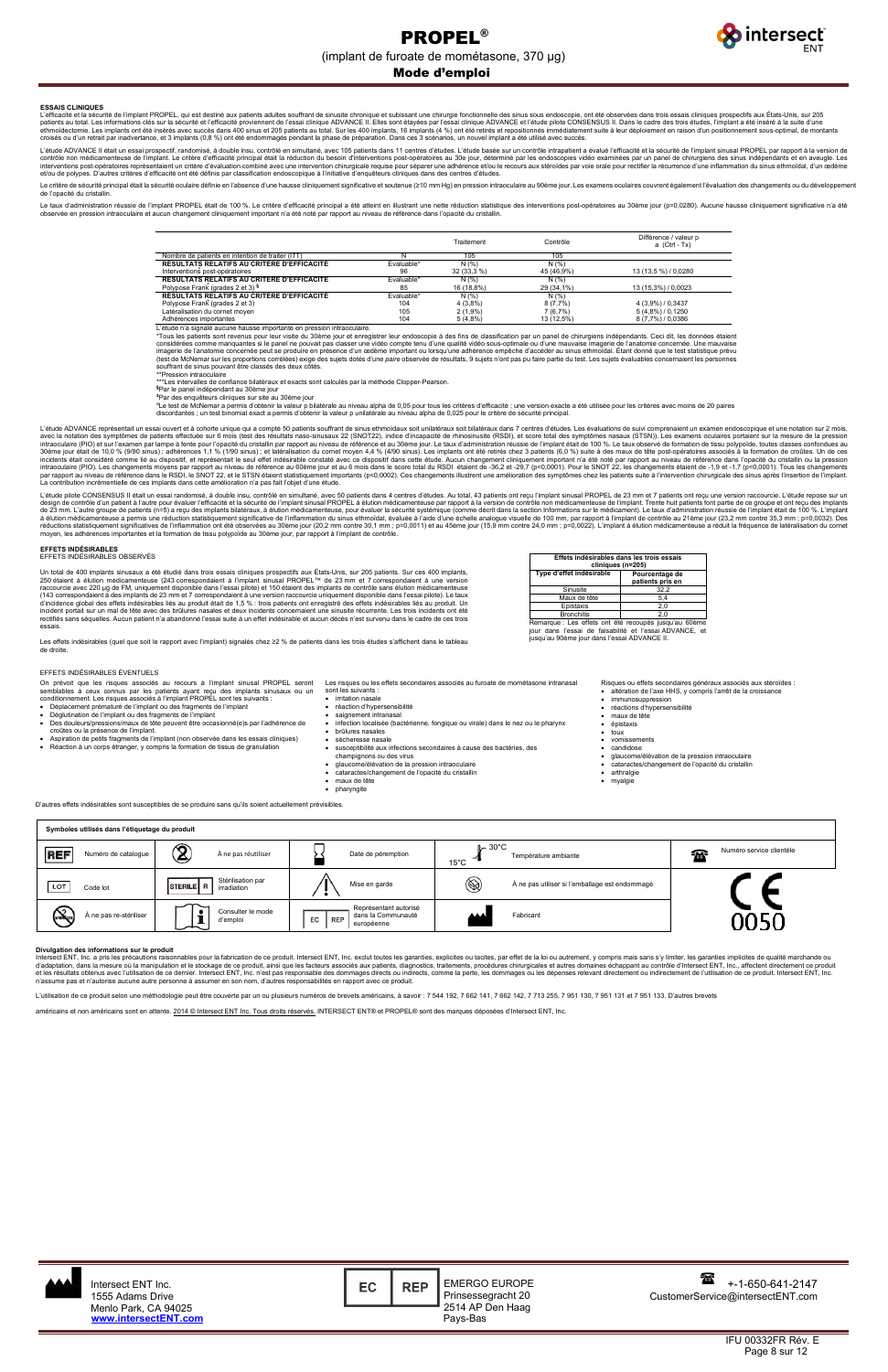

# **Svenska (SE)**

## **LÄS ALLA INSTRUKTIONER NOGGRANT FÖRE ANVÄNDNING**

STERIL: Steriliserad med strålning. Använd inte om förpackningen är öppen eller skadad.<br>FÖRVARING: Produkten ska förvaras vid rumstemperatur (cirka 25 °C) med tillfälliga avvikelser till 15–30 °C.<br>FÖR ENGÅNGSBRUK: Produkt

#### **PRODUKTBESKRIVNING**

Bihåleimplantatet PROPEL ger kontrollerad frisättning av mometasonfuroat via ett biologiskt nedbrytbart bihåleimplantat. Ett införingssystem medföljer för att föra in implantatet.

## **Beskrivning av läkemedelskomponent**

Bihåleimplantatet PROPEL innehåller mometasonfuroat (aktiv substans), en syntetisk kortikosteroid med antiinflammatorisk aktivitet. Mometasonfuroat är ett vitt till gulvitt pulver. Det kemiska namnet är 9a,21-dikloro-11β,1 17-(2-furoat), med den empiriska formeln C2rHзoCl2Osoch det har en molekylvikt på 521,43 g/mol. Mometasonfuroat är ett hydrofobt läkemedel som är praktiskt taget olösligt i vatten. Mometasonfuroat ar stabilt under fuktiga, möjliggör gradvis frisättning av läkemedlet.

De inaktiva substanserna i bihåleimplantatet är poly-(DL-laktid-sam-glykolid) och polyetylenglykol. Poly-(DL-laktid-sam-glykolid) är en amorf, biologiskt nedbrytbar polymer. Den kemiska strukturen visas nedan.



Polyetylenglykol är en hydrofil polyeterförening som är mycket flexibel. Den är icke-toxisk och icke-immunogen. Den kemiska strukturen visas nedar



**Beskrivning av implantatskomponent**<br>Implantatet PROPEL består av en syntetisk biologiskt nedbrytbar sampolymer, poly-(DL-laktid-sam-glykolid), PLG.

Implantatet är biologiskt nedbrytbart och framtaget för att ta hänsyn till storleken och variationen av etmoidalsinus anatomi efter operation. När det är infört är implantatet utformat för att vara självhållande mot slemhi upprätthålla bihålans öppenhet och administrera läkemedel till slemhinnoma. Implantatet PROPEL ska föras in av en läkare under endoskopisk visualisering. Ett införingssystem medföljer för att ge åtkomst till etmoidalsinus

- PROPEL bihålestent och införingssystem är avsedda endast för engångsbruk. Får inte återanvändas, ombearbetas<br>eller omsteriliseras. Återanvändning, ombearbetning och omsterilisering kan försämra enhetens strukturella int ombearbetning eller omsterilisering kan även riskera kontaminering av enheten och/eller orsaka infektion hos patienten<br>inklusive, men inte begränsat till, överföring av smittsamma sjukdomar från en patient till en annan. K
- **FÖRSIKTIGHETSÅTGÄRDER**
- Särskild försiktighet bör iakttas för att undvika att böja, vrida eller skada implantatet.
	- Implantatet är inte avsett att förändras av läkaren.
	- Implantatet är inte avsett att pressas ihop och föras in i införingssystemet mer än två gånger. • Implantatet måste placeras under endoskopisk visualisering.
	-
- Implantatet har inga antimikrobiella egenskaper. Reaktioner mot främmande föremål kan uppstå liksom med de flesta kirurgiska hjälpmedel.
- 
- 
- I sällsynta fall kan det fysisk-kemiska tillståndet som kopplas till bihålekirurgi både med och utan bihåleimplantat eller<br>• tamponad utgöra en risk för septisk chock (toxic shock syndrome, TSS).<br>● Pe
- Graviditet och amning: Implantatets säkerhet och effektivitet för gravida eller ammande kvinnor har inte fastställts.

## **INDIKATIONER OCH AVSEDD ANVÄNDNING**

Bihåleimplantatet PROPEL är avsett att användas på patienter ≥ 18 års ålder efter kirurgisk ingrepp i etmoidalsinus för att upprätthålla öppenhet och därmed minska behovet av postoperativ intervention som operativ adheren

#### **KONTRAINDIKATION:**

- Användning av bihåleimplantatet PROPEL är kontraindicerat för följande patienter: Patienter med misstänkt eller bekräftad intolerans mot mometasonfuroat.
- Patienter med känd överkänslighet mot laktid, glykolid eller kaprolakton-sampolymerer.

- 2. Implantatet måste pressas ihop och föras in i spetsen på införingssystemet före användning.
- a. Skjut varsamt bort implantatet från sin hållare.
- 
- b. Fatta tag i implantatet med båda handens fingrar och pressa varsamt ihop implantatet.<br>c. För in det ihoppressade implantatet i tratten som är fäst i införingssystemets distala spets.<br>d. Tryck försi
- e. Ta försiktigt bort tratten utan att lossa implantatet från införingssystemets spets. Om implantatet börjar komma ut ur spetsen, sätt tillbaka tratten och tryck försiktigt ihop spetsen på införingssystemet för att hålla
- 

#### **VARNINGAR**

• Används inte om förpackningen är öppen eller skadad.

# **LÄKEMEDELSINFORMATION**

VERKNINGSMEKANISM: Kortikosteroider har påvisats ha många olika effekter på flera celltyper (t.ex. mastceller, eosinofila leukocyter, neutrofila leukocyter, makrofager och lymfocyter) och mediatorer (t.ex. histamin, eikosa

FARMAKOKINETIK: Efter placering av bilaterala läkemedelseluerande implantat efter bihålekirurgi för kronisk bihåleinflammation och efterföljande veckovis blodprovstagning i 4 veckor för 5 vuxna patienter var plasmakoncentr



## **LÄKEMEDELSINTERAKTIONER**

ledelsinteraktionsstudier har genomförts med implantatet.



**KARCINOGENICITET, MUTAGENITET OCH REPRODUKTIONSTOXICITET** Inga långsiktiga djurförsök har utförts för att utvärdera karcinogeniciteten hos implantatet.

## **GRAVIDITET**

Det har inte genomförts några kontrollerade studier på gravida kvinnor med bihåleimplantatet PROPEL. Bihåleimplantatet PROPEL ska endast användas under graviditet om de möjliga fördelarna motiverar de möjliga riskerna.

## **LAKTATION**

Det är inte känt om mometasonfuroat utsöndras i bröstmjölk. Eftersom andra kortikosteroider utsöndras i bröstmjölk bör implantatet PROPEL användas enbart om de möjliga fördelarna motiverar de möjliga riskerna.

ller 370 µg mometasonfuroat vilket fristätts gradvis över tiden.

# **DOSERING OCH ADMINISTRATION**

## **BRUKSANVISNING**

1. Ta upp implantatet och införingssystemet från dess skyddsförpackning med steril teknik. Inspektera för uppenbara skador. Obs: Säkerställ att tratten är fäst i den distala änden av införingssystemet<br>2. Implantatet måste

- - f. Implantatet kan pressas ihop och föras in i införingssystemets spets upp till två gånger.



- 3. Säkerställ hemostas i de opererade bihålorna före införing för att möjliggöra tillräcklig visualisering. För in införingssystemet i bihålan med hjälp av endoskopisk visualisering. För att föra in implantatet:
	- a. Säkerställ att införingssystemet är riktat så att den distala spetsen är svängd superiort mot det posteriora taket i bihålan.
	- Rikta in implantatets proximala ände med mittnäsmusslans anteriora kant.
	- För in implantatet genom att trycka in kolven och samtidigt dra ut införingssystemet.
- 4. Bekräfta den slutliga placeringen genom endoskopisk visualisering. Bekräfta att implantatets proximala slingor är inriktade med mittnäsmusslans anteriora kant (se bild nedan). Bekräfta att implantatet ligger an mot vävnaden för att maximera läkemedlets frisättning. För att justera implantatets position används vanliga kirurgiska instrument .



### Postoperativ vård:

- Som en del av postoperativa vårdrutiner rekommenderas regelbunden användning av saltlösningsspray eller nässköljningar för att hålla implantatet fuktigt.
- Rutinmässig debridering kan utföras som en del av den vanliga postoperativa vården.
- Implantatet kan avlägsnas enligt läkarens gottfinnande med hjälp av sugning, tång eller andra kirurgiska instrument.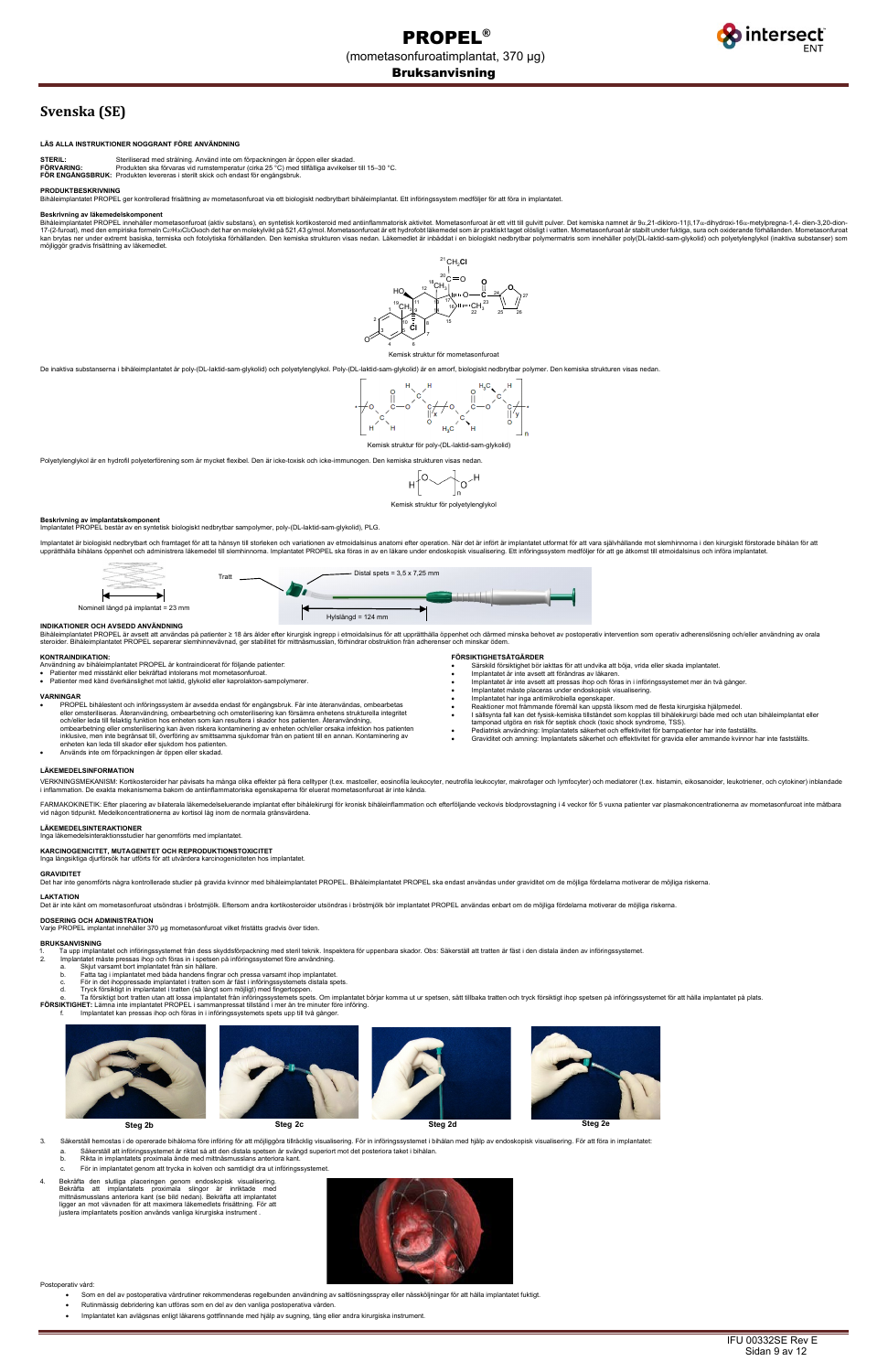

## Bruksanvisning

IFU 00332SE Rev E Sidan 10 av 12

## **KLINISKA PRÖVNINGAR**

Implantatet PROPELs effektivitet och säkerhet vid användning hos vuxna patienter med kronisk bihåleinflammation som genomgår funktionell endoskopisk sinuskirurgisk åtgärd (FESS) har undersökts i tre prospektiva kliniska pr 205 patienter. Den huvudsakliga säkerhets- och effektinformationen kommer från det kliniska försöket ADVANCE II och stöds av den kliniska prövningen ADVANCE och pilotstudien CONSENSUS II. I alla tre studier skedde placerin

Studien ADVANCE II var en prospektiv randomiserad, dubbelblind, parallellt kontrollerad studie som antog 105 patienter vid 11 studiekliniker. Studien använde en kontrollutformning inom patientgruppen för att bedöma säkerhe fastställdes genom gradering med endoskop som utfördes av kliniska prövare vid studieklinikerna.

Det primära resultatmåttet för säkerhet var okulär säkerhet fastställt som avsaknad av kliniskt signifikant ihållande förhöjning (≥10 mmHg) av intraokulärt tryck fram till dag 90. Ögonundersökningar omfattade även bedömnin Andelen införingar av implantatet PROPEL med godkänt resultat var 100 %. Det primära effektmåttet uppfylldes genom att en statistiskt signifikant minskning i behovet av postoperativ intervention vid dag 30 påvisades (p=0,0 ökningar av intraokulärt tryck och inga kliniskt signifikanta förändringar av linsgrumlighet jämfört med utgångsläget.

|                                                |                   | Behandling  | Kontroll   | Skillnad/p-värde <sup>a</sup><br>$(CtrI - Tx)$ |
|------------------------------------------------|-------------------|-------------|------------|------------------------------------------------|
| Antal patienter i intent-to-treat-population   |                   | 105         | 105        |                                                |
| RESULTAT FÖR PRIMÄRA EFFEKTMÅTT <sup>§</sup>   | Utvärderin        | N(% )       | N(% )      |                                                |
| Postoperativ intervention                      | 96                | 32 (33,3 %) | 45 (46,9%) | 13 (13,5 %) / 0,0280                           |
| RESULTAT FÖR SEKUNDÄRA EFFEKTMÄTTS             | <b>Utvärderin</b> | N(% )       | N(% )      |                                                |
| Tydlig polypos (grad 2 och $3$ ) <sup>§</sup>  | 85                | 16 (18,8%)  | 29 (34,1%) | 13 (15.3%) / 0.0023                            |
| RESULTAT FÖR SEKUNDÄRA EFFEKTMÅTT <sup>I</sup> | Utvärderin        | N(% )       | N(%)       |                                                |
| Tydlig polypos (grad 2 och 3)                  | 104               | 4(3,8%)     | 8(7,7%)    | 4 (3,9%) / 0,3437                              |
| Lateralisering av mittnäsmusslan               | 105               | $2(1,9\%)$  | 7(6,7%)    | $5(4,8\%)/0,1250$                              |
| Signifikanta adherenser                        | 104               | 5(4,8%)     | 13 (12,5%) | 8 (7,7%) / 0,0386                              |

Någon signifikant ökning av intraokulärt tryck rapporterades inte i studien.

\*Alla patienter återkom för besök dag 30 och deras endoskopi spelades in för gradering av en fristående panel. Data bedömdes som saknade om panelen inte kunde gradera en video på grund av otillräcklig videokvalitet eller otillräcklig avbildning av den relevanta anatomin. Otillräcklig avbildning av relevant anatomi kan uppstå när förekomsten av väsentliga ödem eller en adherens förhindrar<br>åtkomst till etmoid inkluderas i testet. Utvärderbara subjekt var de med graderbara bihålor på båda sidor.

\*\*Intraokulärt tryck<br>\*\*\*Exakta 2-sidiga konfidensintervall beräknas med Clopper och Pearsons metod.<br><sup>§</sup>↑∨ fristående papel vid dag 30.

Av fristående panel vid dag 30 **±** Av kliniska prövare vid kliniken, dag 30

a McNemars test användes för att få det 2-sidiga p-värdet vid alfa-nivå 0,05 för alla effektmått. En exakt version användes för resultatmått med <20 disharmoniska par. Ett exakt binomialtest användes för att få det ensidiga p-värdet vid alfa-nivå 0,025 för det primära resultatmåttet för säkerhet.

Studien ADVANCE var en oblindad enkel-kohortsstudie som omfattade 50 patienter med antingen ensidig eller dubbelsidig etmoidalsinussjukdom vid 7 studiekliniker. Uppföljningsbedömningar omfattade endoskopisk undersökning o (p<0,0001). För SNOT22 var förändringarna -1,9 respektive -1,7 (p<0,0001). Alla förändringar från utgångsläget i RSDI, SNOT22 och TNSS var statistiskt signifikanta (p<0,0002). Dessa förändringar avspeglar förbättringar av

Pilotstudien CONSENSUS II var en randomiserad, dubbelblind, parallellt kontrollerad genomförbarhetsstudie som omfattade 50 patienter vid 4 studiekliniker. Totalt 43 patienter fick bihåleimplantatet PROPEL med 23 mm längd o använde en kontrollutformning inom patientgruppen för att bedöma säkerheten och effektiviteten hos det läkemedelseluerande bihåleimplantatet jämfört med den icke läkemedelseluerande kontrollversionen av implantatet. Tretti

#### **OGYNNSAMMA HÄNDELSER**

OBSERVERADE OGYNNSAMMA HÄNDELSER

I tre prospektiva kliniska prövningar som utfördes i USA och som omfattade 205 patienter studerades totalt 400 bihåleimplantat. Av dessa 400 implantat var 250 läkemedelseluerande (243 var PROPEL™ bihåleimplantat 23 mm och 7 var en kortare version innehållande 220 µg MF som<br>endast fanns tillgänglig i pilotstudien) och 150 var icke-eluerande implantat (143 var i inga dödsfall inträffade under någon av de tre prövningarna.

Ogynnsamma händelser (oavsett relation till implantat) rapporterades hos ≥ 2 % av patienterna i alla tre prövningarna visas i tabellen till höger.



Obs: Ogynnsamma händelser sammanställdes fram till dag 60 i genomförbarhetsstudien och ADVANCE-prövningen, och till och med dag 90 i ADVANCE II-prövningen.

## MÖJLIGA OGYNNSAMMA HÄNDELSER

Riskerna med användning av bihåleimplantatet PROPEL förväntas vara liknande de som upplevts av patienter som genomgår placering av bihåleimplantat eller nästamponad. Riskerna som är potentiellt kopplade till användning av implantatet PROPEL är:

• Förtida förskjutning av implantat eller fragment av implantat • Sväljning av implantat eller fragment av implantat

• Smärta/tryck/huvudvärk kan uppkomma genom vidhäftning av sårskorpa på, eller

närvaron av, implantat

• Inandning av små fragment av implantat (inte observerat i kliniska prövningar) • Reaktion mot främmande föremål, inklusive bildning av granulationsvävnad

Det kan förekomma andra biverkningar som i dagsläget inte förutses.

Möjliga risker med eller bieffekter av intranasalt mometasonfuroat inkluderar:

- näsirritation • överkänslighetsreaktion
	- intranasal blödning • lokal infektion (bakterie-, svamp- eller virusinfektion) i näsa eller svalg
- sveda i näsan
- torr näsa
- känslighet för sekundära infektioner på grund av bakterier, svamp eller virus
- glaukom/förhöjt intraokulärt tryck
- grå starr/förändringar i linsgrumlighet • huvudvärk
- svalginflammation

Möjliga risker eller allmänna biverkningar förknippade med steroider:

- förändring av HPA-axeln inklusive tillväxthämning • immunsuppression
- överkänslighetsreaktion
- 
- huvudvärk<br>• näsblödnir • näsblödning
- 
- hosta<br>• kräkni • kräkning
- kandidainfektion
- glaukom/förhöjt intraokulärt tryck
- grå starr/förändringar i linsgrumlighet
- ledvärk<br>• mvalgi • myalgi

| Symboler som används på produktetiketter |                                                    |                                                                              |                                                                 |                        |  |
|------------------------------------------|----------------------------------------------------|------------------------------------------------------------------------------|-----------------------------------------------------------------|------------------------|--|
| REF<br>Artikelnummer                     | $\widehat{\mathbf{2}}$<br>Får ej återanvändas      | Använd senast                                                                | $30^{\circ}$ C<br>$n -$<br>Rumstemperatur<br>15°C $\rightarrow$ | 55<br>Kundtjänstnummer |  |
| LOT<br>Partikod                          | Steriliserad<br>STERILE R<br>med strålning         | Försiktigt                                                                   | $^{\circledR}$<br>Används inte om förpackningen är skadad       |                        |  |
| <b>STERNZE</b><br>Får ej omsteriliseras  | $\sim$<br>Se bruksanvisning<br><b>STATE</b><br>سمس | Auktoriserad representant<br>i Europeiska<br><b>REP</b><br>EC<br>gemenskapen | ▲▲▲<br>Tillverkare                                              | nnrn                   |  |

#### **Produktinformation**

Intersect ENT, Inc. har vidtagit rimlig omsorg vid tillverkningen av denna produkt. Intersect ENT, Inc. frånsäger sig alla garantier, vare sig uttryckliga eller underförstådda, enligt lag eller på annat sätt, inklusive men säljbarhet eller lämplighet eftersom hantering och förvaring av denna produkt samt faktorer som rör patient, diagnos, behandling, kirurgiska metoder och andra frågor utom kontroll för Intersect ENT Inc. direkt paverkar den

Användningen av denna produkt i en metod kan omfattas av ett eller flera amerikanska patentnummer 7 544 192, 7 662 141, 7 662 142, 7 713 255, 7 951 130, 7 951 131 och 7 951 133. Andra amerikanska och utomamerikanska

patent har sökts. 2014 © Intersect ENT Inc. Med ensamrätt. INTERSECT ENT® och PROPEL® är registrerade varumärken som tillhör Intersect ENT, Inc.

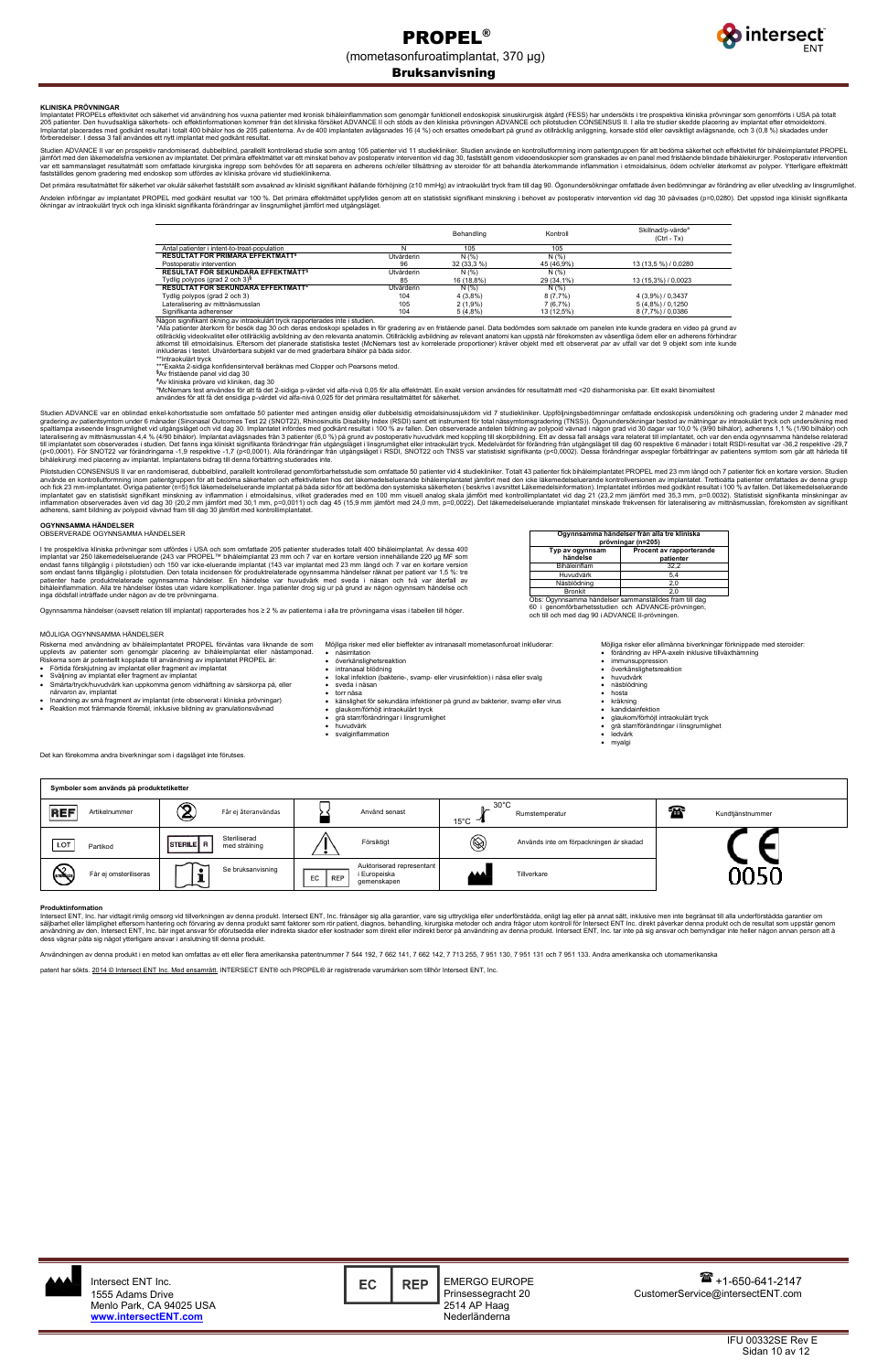

# **Norsk (NO)**

## **LES ALLE INSTRUKSJONENE NØYE FØR BRUK**

**STERIL:** Sterilisert med stråling. Må ikke brukes hvis pakningen er åpnet eller skadet.<br>**OPPBEVARING:** Produktet skal oppbevares i romtemperatur (ca. 25 °C), men 15–30 °C er till. **OPPBEVARING:** Produktet skal oppbevares i romtemperatur (ca. 25 °C), men 15–30 °C er tillatt under transport.<br>**ENGANGSBRUK:** Produktet leveres sterilt og kun til engangsbruk.

#### **PRODUKTBESKRIVELSE**

ROPEL sinusimplantat gir vedvarende frisetting av mometasonfuroat via et biologisk absorberbart sinusimplantat. Et innsettingssystem følger med til innsetting av implantatet

#### **Beskrivelse av legemiddelets komponenter**

PROPEL sinusimplantat inneholder mometasonfuroat (virkestoff), et syntetisk kortikosteroid med antiinflammatorisk aktivitet. Mometasonfuroat er et hvitt til gråhvitt pulver. Det kjemiske navnet er 9α, 21-dikloro-11β,17α-di under ekstreme basiske, termiske og fotolytiske forhold. Den kjemiske strukturen er vist nedenfor. Legemiddelet er innebygd i en biologisk absorberbar polymermatrise som inneholder poly-(DL-laktid-ko-glykolid) og polyetyle

Den kjemiske strukturen til poly-(DL-laktid-ko-glykolid) Polyetylenglykol er en hydrofil polyeterforbindelse som er svært fleksibel. Den er verken giftig eller immunogen. Den kjemiske strukturen er vist nedenfor

$$
H\left[0\diagdown\right]_{n}O^{\nearrow H}
$$

De inaktive innholdsstoffene i sinusimplantatet er poly-(DL-laktid-ko-glykolid) og polyetylenglykol. Poly-(DL-laktid-ko-glykolid) er en amorf biologisk nedbrytbar polymer. Den kjemiske strukturen er vist nedenfor.



## Kjemisk struktur av polyetylenglykol

- PROPEL-sinusstenten og innsettingssystemet er kun beregnet på engangsbruk. Må ikke brukes flere ganger,<br>dekontamineres eller resteriliseres. Gjenbruk, dekontaminasjon og resterilisering kan svekke den strukturelle integ til enheten og/eller føre til at enheten svikter, hvilket kan føre til pasientskade. Gjenbruk, dekontaminasjon eller<br>resterilisering kan også medføre risiko for kontaminasjon av enheten og/eller forårsake pasientinfeksjon, føre til personskade eller sykdom hos pasienter.
- Må ikke brukes hvis pakningen er åpnet eller skadet.

#### **Beskrivelse av implantatets komponenter** PROPEL-implantatet består av et syntetisk, biologisk absorberbart kopolymer, poly(L-laktid-ko-glykolid), PLG.

Implantatet er biologisk absorberbart og er utformet for å passe til størrelsen og variabiliteten til etmoidalsinusanatomien etter kirurgi. Når implantatet er innsatt, er det utformet for å holde seg mot slimhinnen til den åpenhet og tilføre legemiddel til slimhinnen. PROPEL-implantatet må settes inn av lege under endoskopisk visualisering. Et innsettingssystem leveres for å få tilgang til etmoidalsinus og sette inn implantatet.

> ● I sjeldne tilfeller kan den fysiokjemiske tilstanden forbundet med sinuskirurgi, både med og uten sinusimplantater eller<br>nesetampong, utgjøre en risiko for toksisk sjokksyndrom (TSS).<br>● Pediatrisk bruk: Sikkerheten • Graviditet og ammende kvinner: Sikkerheten og effekten til implantatet hos gravide eller ammende kvinner har ikke blitt

#### **INDIKASJONER OG TILTENKT BRUK**

PROPEL-sinusimplantatet er beregnet på bruk hos pasienter ≥ 18 år etter etmoidalsinuskirurgi for å opprettholde åpenhet og dermed redusere behovet for postoperativ intervensjon, for eksempel kirurgisk adhesjonslysering og

#### **KONTRAINDIKASJON:**

Bruk av PROPEL-sinusimplantatet er kontraindisert hos følgende pasienter:

• Pasienter med mistenkt eller bekreftet intoleranse overfor mometasonfuroat.

• Pasienter med kjent overfølsomhet overfor laktid-, glykolid- eller kaprolakton-kopolymerere.

#### **ADVARSLER**

**FORSIKTIGHETSREGLER**

• Vær spesielt forsiktig slik at du ikke bøyer, vrir eller skader implantatet.

• Implantatet er ikke beregnet på å endres av legen. • Implantatet er ikke beregnet på å komprimeres og lastes inn i innsettingssystemet mer enn to ganger.

- Trinn 2b Trinn 20 Trinn 20 Trinn 20 Trinn 20 Trinn 20 Trinn 20 Trinn 20 Trinn 20 Trinn 20 Trinn 20 Trinn 26 Trinn 26<br>3. For tilstrekkelig visualisering, sørg for hemostase i opererte sinushuler før innføring. Før innsettin
	- a. Påse at innsettingssystemet er orientert slik at den distale tuppen er bøyd oppover mot det bakre taket av sinushulen.
	- b. Juster den proksimale enden av implantatet med forkanten av den midtre nesemuslingen.
- Sett inn implantatet ved å trykke ned stemplet mens du samtidig trekker ut innsettings
- 4. Bekreft den endelige plasseringen ved hjelp av endoskopisk visualisering. Bekreft at de proksimale løkkene til implantatet er rettet inn med forkanten av den midtre nesemuslingen (se illustrasjon under). Bekreft at implantatet er godt plassert i vevet for å maksimere legemiddeltilførselen. For å justere posisjonen til implantatet, bruk standard kirurgiske instrumenter.



• Implantatet må plasseres under endoskopisk visualisering. • Implantatet viser ingen antimikrobielle egenskaper.

• En fremmedlegemereaksjon kan forekomme, i likhet med de fleste kirurgiske implantater.

fastslått.

## **LEGEMIDDELINFORMASJON**

VIRKNINGSMEKANISME: Kortikosteroider er påvist å ha mange effekter på flere celletyper (f.eks. mastceller, eosinofiler, nøytrofiler, makrofager og lymfocytter) og mediatorer (f.eks., histamin, eikosanoider, leukotriener og

FARMAKOKINETIKK: Etter bilateral plassering av legemiddeleluerende implantat etter sinuskirurgi for kronisk sinusitt og påfølgende ukentlig blodprøvetaking om morgenen i 4 uker hos 5 voksne pasienter, kunne ikke plasmakons



### **LEGEMIDDELINTERAKSJONER**

Ingen legemiddelinteraksjonsstudier har vært utført med implantatet.

## **KARSINOGENITET, GENTOKSISITET OG REPRODUKSJONSTOKSISITET**

Ingen langsiktige studier på dyr har blitt utført for å evaluere det karsinogene potensialet til implantatet.

## **GRAVIDITET**

Det er ikke utført noen kontrollerte studier av gravide kvinner som bruker PROPEL-sinusimplantatet. PROPEL-sinusimplantatet skal kun brukes under graviditet hvis de potensielle fordelene rettferdiggjør den potensielle risi

#### **AMMING**

Det er ikke kjent om mometasonfuroat utskilles i morsmelk. Fordi andre kortikosteroider utskilles i morsmelk hos mennesker, skal PROPEL-implantatet kun brukes hvis de potensielle fordelene rettferdiggjør den potensielle ri

## **DOSERING OG ADMINISTRERING**

Hvert PROPEL-implantat inneholder 370 µg mometasonfuroat, som gradvis frisettes over tid

## **BRUKSVEILEDNING**

1. Fjern implantatet og innsettingssystemet fra den beskyttende emballasjen ved bruk av steril teknikk. Se etter åpenbare skader. Merk: Påse at trakten er koblet til den distale enden av innsettingssystemet.<br>2. Implantatet

- 
- 2. Implantatet må komprimeres og lastes inn i tuppen av innsettingssystemet før bruk. a. Skyv implantatet forsiktig av holderen. b. Grip implantatet mellom fingrene på begge hender, og komprimer implantatet forsiktig.
	- c. Sett det komprimerte implantatet inn i trakten festet til den distale tuppen på innsettingssystemet.<br>d. Skyv implantatet forsiktig inn i trakten (så langt som mulig) med fingertuppen.
	-
	- d. Skyv implantatet forsiktig inn i trakten (så langt som mulig) med fingertuppen.<br>e. Fjern trakten forsiktig, og pass på at implantatet ikke løsner fra tuppen av innsettingssystemet. Hvis implantatet begynner å trekkes ti plass.
- **FORSIKTIG:** Ikke la PROPEL-implantatet være i krympet tilstand i mer enn tre minutter før plassering.
	- f. Implantatet kan komprimeres og lastes inn i tuppen av innsettingssystemet opptil to ganger.



Postoperativ behandling:

- Som en del av rutinemessig postoperativ behandling anbefales hyppig bruk av saltvannsspray, -skylling eller -irrigasjon for å holde implantatet fuktig.
- Rutinemessig debridement kan utføres som en del av normal postoperativ behandling.
- Implantatet kan fjernes etter legens skjønn ved bruk av suging, tang eller andre kirurgiske instrumenter.